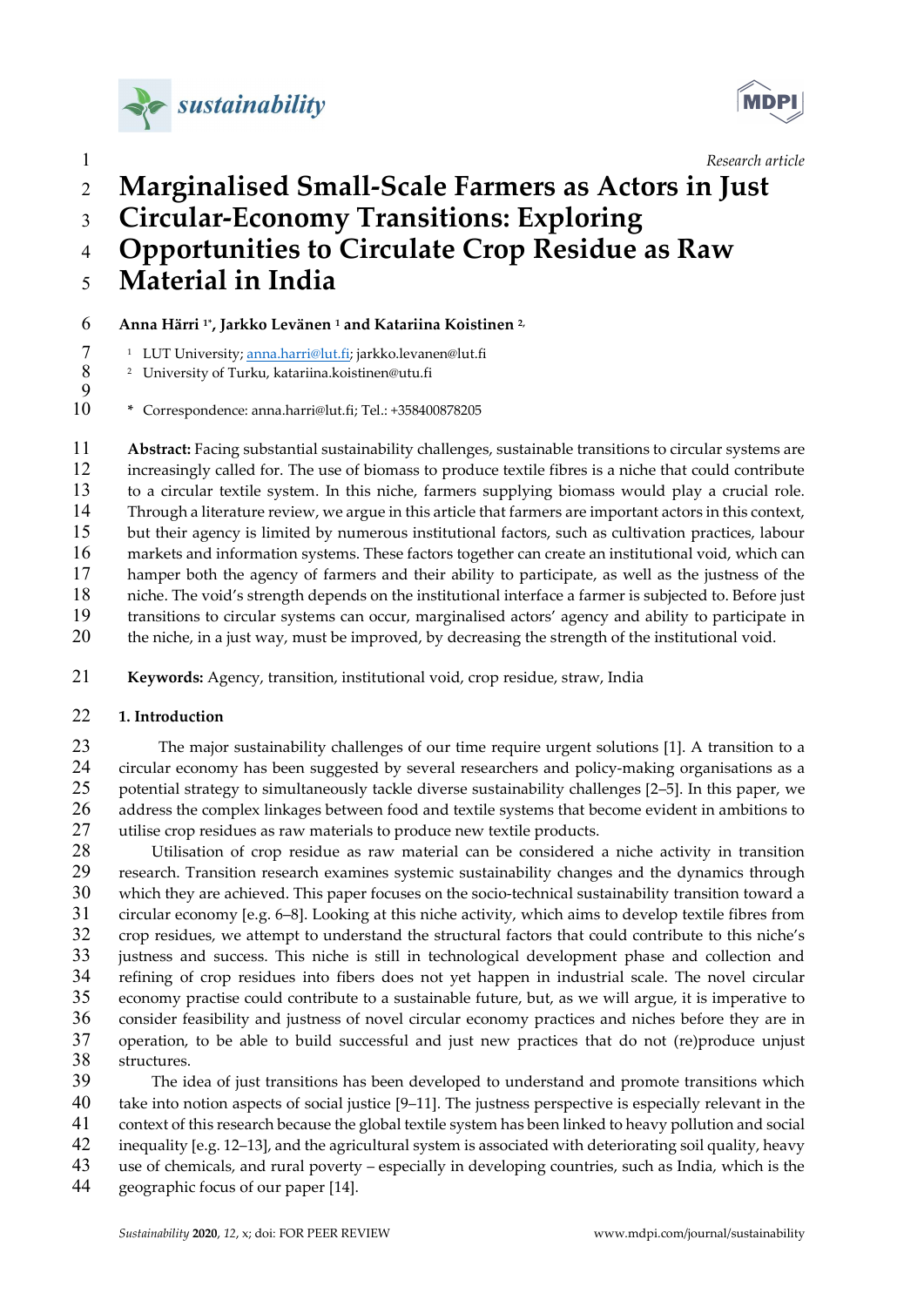In the context of the biomass-to-fibre niche, we examine local, small-scale farmers as actors in the circular-economy transition. Research on circular-economy transitions has largely focused on innovations and companies' roles, and other actors' perspectives have not gained so much attention 48 [15]. Thus, the context under scrutiny underpins the notions of agency and structure. Accordingly, 49 this paper's perception of agency and structure is influenced by structuration theory and its extensions of critical realism and strong structuration. We interpret agency as the human capability to make free choices and affect one's environment [16–17]. According to this view, agency is perceived as a bidirectional movement between individuals and their environments [16]. Structure and agency do not exist as a dichotomy but, rather, as two separate functions in constant movement; agency constantly affects structure, yet structure also constantly affects agency [17]. Agency has also been perceived to involve the possession of power – that is, actors' ability to make a difference in their institutional environments [18]. In this paper, we posit that considering actors whose agency is currently limited in global value chains (i.e. the marginalised) is also important because their roles can be critical in the success of a just transition towards a circular economy.

In this paper, by "structure" we mean the institutional environment in which actors act. If agency and structure are in constant movement, then it is important to also pay attention to the institutional environment. We understand 'institutions' as structures that determine the societal 'rules of the game' [19]. Institutions are built by humans, and they structure political, economic, and social interaction [20]. Developing-country contexts often exhibit complex institutional environments that maintain unequal power structures or exclude certain groups from certain activities [21]. According to Ramos-Mejia et al. [22, p. 22] 'the main challenge of sustainability transitions in developing countries is to avoid reproducing ill-functioning institutions that continue benefitting the privileges of a few while undermining the wellbeing of many'. The concept of an institutional void is helpful in uncovering structures that might reproduce poverty and marginalisation in the face of novel market practices [23]. Instead of empty spaces or a lack, we define voids as analytical spaces 'resulting from conflict and contradiction among institutional bits and pieces from local political, community, and religious spheres' [23, p.819]. We demonstrate this institutional void's function by providing examples of situations where various combinations of institutional factors limit farmers' agency in their operational environment or in the wider systems in which they operate.

Geographically, our research focuses on India because ill-functioning institutions and above-mentioned sustainability challenges come together here, in various configurations, as companies try to increase utilisation of agricultural residues as raw materials. In this context, formal and informal institutional factors specific to spatial dimensions – such as specific social norms within a community, as well as local beliefs and traditions – can affect the success of niches aiming to promote wider circular-economy transitions [24–25]. Motivated by our curiosity to understand institutional dynamics and agency in this context, we pose the following research questions:

- 81 1) Which institutional factors can influence the possible use of agricultural residue as raw materials for industrial application?
- 
- 2) How does the institutional environment affect farmers' agency and the niche's justness?

For circular niches to even function – let alone to succeed, i.e. upscale and break through to the regime level – changes to many people's lives are needed [26]. In the studied case, the use of waste-based fibres especially entails changes to the lives and practices of the farmers who would ultimately supply the residue. New practices face a risk of opposition and a lack of legitimacy if local people's voices and needs are not considered [9]. Novel circular-economy practices might reproduce poverty 89 and marginalisation if they are not constructed with a consideration of aspects of social justice, such as equality and distribution of wealth [27]. Therefore, the implications of local institutional factors – which affect the feasibility and justness of new practices and the agency of farmers – must be considered ex-ante.

The remainder of this paper is structured as follows. First, we describe our research setting and methods. Next, we present our findings related especially to our first research question about which institutional factors influence the possible use of agricultural residue as raw materials in industrial applications. Then, in our 'Discussion' section, we present how these institutional factors can,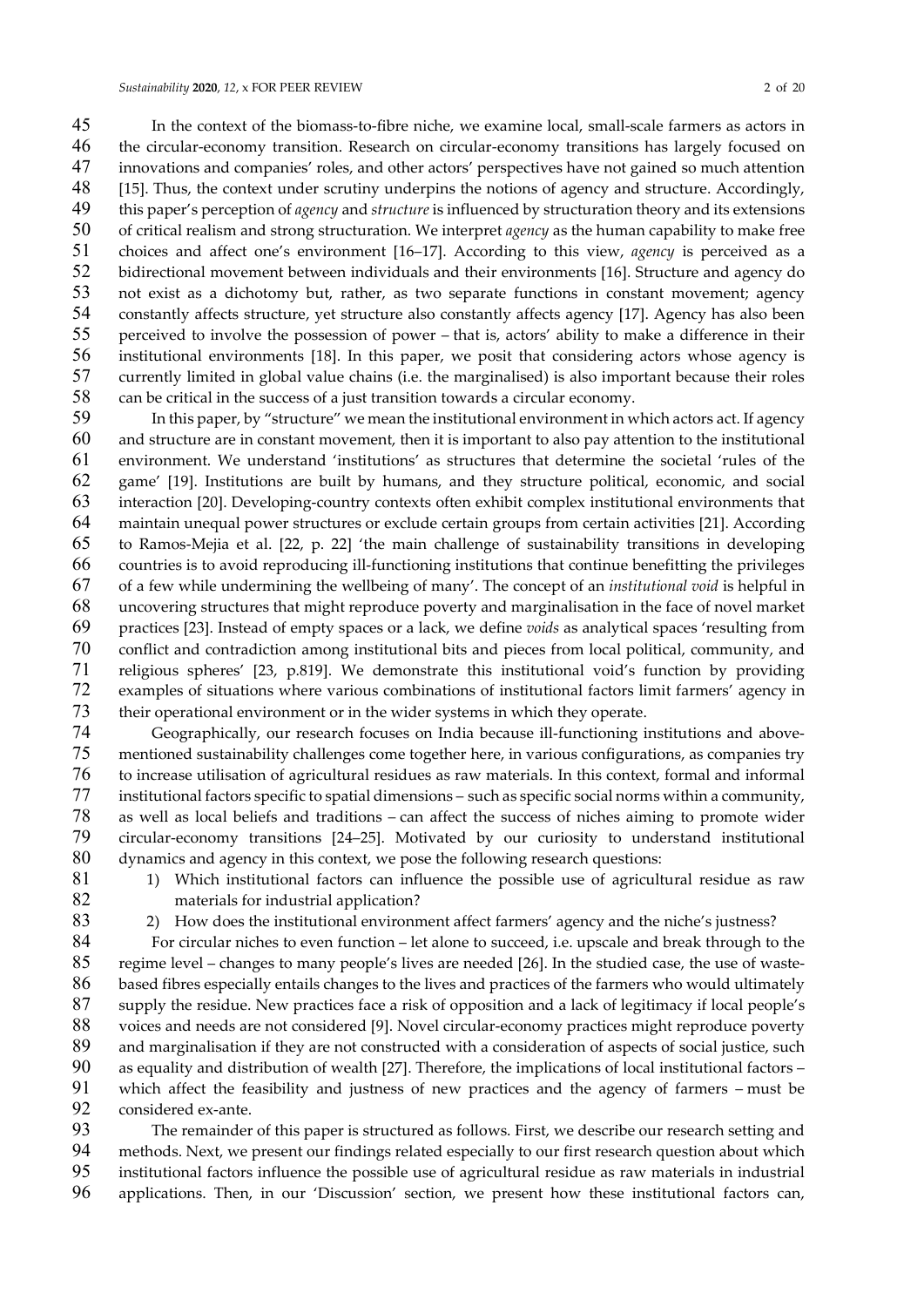together, form an institutional void, and we reflect upon how that void links to agency and justness. Finally, we conclude with some possible solutions and ideas for further research.

#### Materials and Methods

#### Research Context

Companies and researchers are increasingly developing new technological innovations to produce more sustainable circular materials for the textile industry. One such novel technological innovation aims to make textile fibres from crop residues, such as rice and wheat straw. The innovation has the potential to contribute to circularity and decrease virgin material consumption in the textile industry and provide opportunities and income to rural areas. Our research helps to understand how this could happen. This technology is still in developmental stage, and to our knowledge no supply chain has yet been set up. This paper focuses on India due to the high amount of residue produced in the country and its associated sustainability challenges and opportunities. In the studied context, we examine local, small-scale farmers as critically important actors who can define the prospects of the circular-economy transition. If these farmers can provide their residues to other actors, this transition may gradually start. In other words, the provision of crop residues for further refining is a niche activity in which local farmers can be seen as possible agents for change. Such agents' important roles in transforming regimes and triggering societal shifts have been identified in previous research [28–29].

Indian agriculture is characterised by a large amount of small and marginal farmers and several sustainability challenges, which are linked to water use, soil quality, access to food, and farmers' income [14]. A major sustainability challenge that has gained international recognition is the burning of crop residue [30]. This practice is detrimental to the health of humans, animals, and the soil [30]. In India, 86.2% of all farmers are small (1–2 ha) or marginal (<1 ha) [31]. The average monthly income of agricultural households in India is approximately 73 euros (₹6426) [32].

Crop residues are the non-food parts of cultivated plants or parts which are not the main agricultural product – such as straw, in the case of rice and wheat. Estimations vary, but the overall amount of crop residue generated in India is approximately 500 million tons per year, and the highest residue amounts are found in the states of Uttar Pradesh (60 Mt), Punjab (51 Mt), and Maharashtra (46 Mt) [33]. The current residue management methods in India are burning, incorporation into the soil, mulching, and collection for further use (including own use and selling) [e.g. 34]. The percentages of each method's use varies widely across India (see section on Alternate and Traditional Uses).

Multiple policies have been implemented by the Government of India to curb the practice of burning, but so far, these attempts have not been highly successful; the practice of burning residue remains ongoing [30]. The burning of rice residue is especially prevalent in northwest India – particularly Punjab and Haryana – and in Uttar Pradesh; in the rest of the country, rice residue is used for various other applications, and only minor amounts are burned [35]. The widespread, organised selling of rice residue for industrial applications has not yet occurred, although some collection and selling of straw happens – for example, to cardboard factories [36]. Bioenergy plants have been set up, but they have struggled to survive and are still not widespread [37]. Widespread straw trading as fodder does occur in some parts of the country, however (see Section on Alternate and Traditional uses).

The sourcing of straw in a potential novel niche practice is possible in multiple ways. We identified three main scenarios for such straw collection and logistics: collection and transportation by farmers; collection at least partially by farmers, with transport by another actor; and collection and 142 transport by another actor. These options ought to be kept in mind while reading our paper, as these different models imply differences in how certain factors influence the situation.

#### Method

This article employs a qualitative literature analysis as its method. As opposed to quantitative literature review that focuses on systemic meta-analysis of a specific sample of articles, qualitative literature analysis emphasizes the role of a researcher in the assessment of the relevance of the articles

in the research context. [38]. The search engines used were Scopus, Web of Science, and Google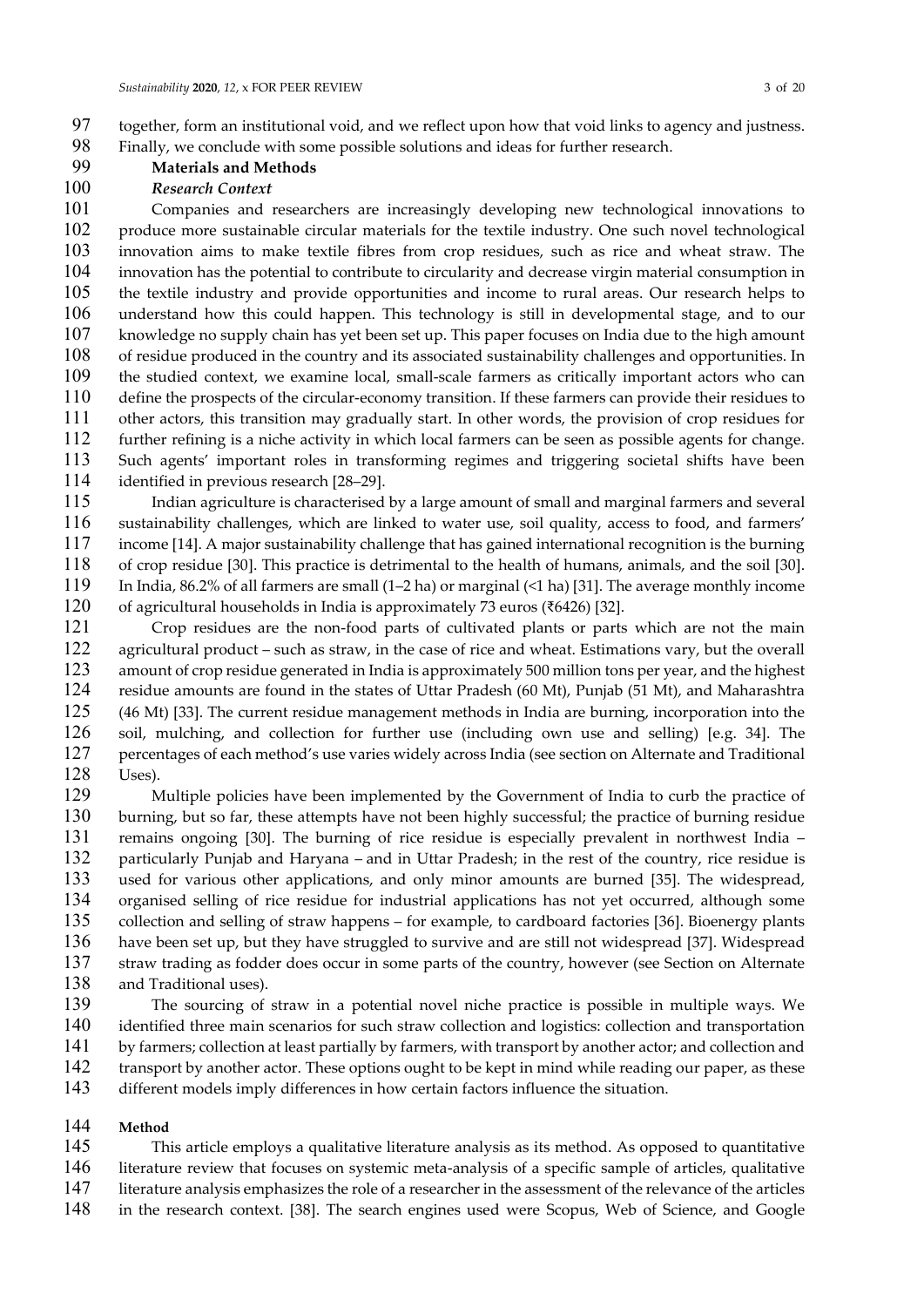- Scholar. Our searches on these platforms were conducted between February 2020 and October 2020.
- The search phrases used included, in various configurations, 'collection', 'straw', 'biomass', 'farmer', 'crop residue', 'feedstock', and 'India'. Additional articles were also found through the references in the articles identified during the primary search process. Only peer-reviewed journal articles with at least a partial focus on India were included in our analysis. We did not apply any additional criteria to the journal articles reviewed. We decided that including, for example, Indian academic journals was important due to the many empirical articles which gathered data directly from farmers in India. In total, 43 articles were included in our analysis. The majority of these articles are referenced directly
- in the text, but a full list of the articles consulted can be found in Appendix 1.
- Papers were included according to various criteria. Both our paper and the most of the reviewed literature focuses on rice and wheat straw, but papers focusing on other or unspecified crop residues were also included in cases where they provided other valuable information. Also, articles relating to several different residue management methods were included because they also provided important insights into our research questions. Our starting point was to understand the status quo of straw use and what factors underlie current straw use. We included articles that served this aim. This approach helped us understand how potential future applications might fit into the present straw use scenario, and it also helped us identify factors that might affect farmers' agency and ability to supply their crop residue. Some of the factors we identified derived from our analysis of the status 167 quo, and some we derived directly from the literature.
- The reviewed articles' geographical focus was on northwest India particularly in the states of Haryana and Punjab. We wanted to focus on this area due to its sustainability challenge of widespread straw burning and business interests. Nevertheless, articles concerning other areas in India were also included in our data set to the extent that we deemed their data helpful in answering our research questions. Also, the available data pertaining only to the northwest was limited. Because of large regional differences in institutional factors potentially affecting wide-scale straw collection for industrial purposes, our results cannot be generalized throughout India or other countries.

## Results

From our literature review, we identified multiple institutional factors that could influence farmers' ability and agency in supplying crop residues as raw materials. We classified these factors according to broader themes, namely: time, resources, logistics, information, market dynamics, and beliefs. Table 1, presents the main institutional factors potentially affecting farmers' agency or ability to participate in the biomass-to-fibre niche. We present these factors in more detail below. The factors are not in order of importance and we do not in this research rank them according to importance.

#### Table 1. Institutional Factors That Could Influence Farmers' Ability and Agency to Participate in the Biomass-to-Fibre Niche.

| <b>Themes</b> | <b>Institutional factors</b> | <b>Sources</b>             |
|---------------|------------------------------|----------------------------|
|               |                              |                            |
| Time          | Cultivation practices        | e.g. 35,                   |
|               |                              | 36, 37, 39, 40,            |
|               |                              | 41                         |
| Resources     | Machinery use schemes        |                            |
|               |                              | e.g. 35–<br>37, 39, 42–47, |
|               | Labour markets               | e.g. 41,                   |
|               |                              | 44, 48-55                  |
|               | Credit schemes               | 48                         |
|               | Subsidy schemes              | 56                         |
| Logistics     | Physical infrastructure      | e.g. 36,                   |
|               |                              | 37, 39, 43, 51,            |
|               |                              | $53, 55 - 59$              |
| Information   | Information systems          | 30, 42,                    |
|               |                              | 51, 55, 60                 |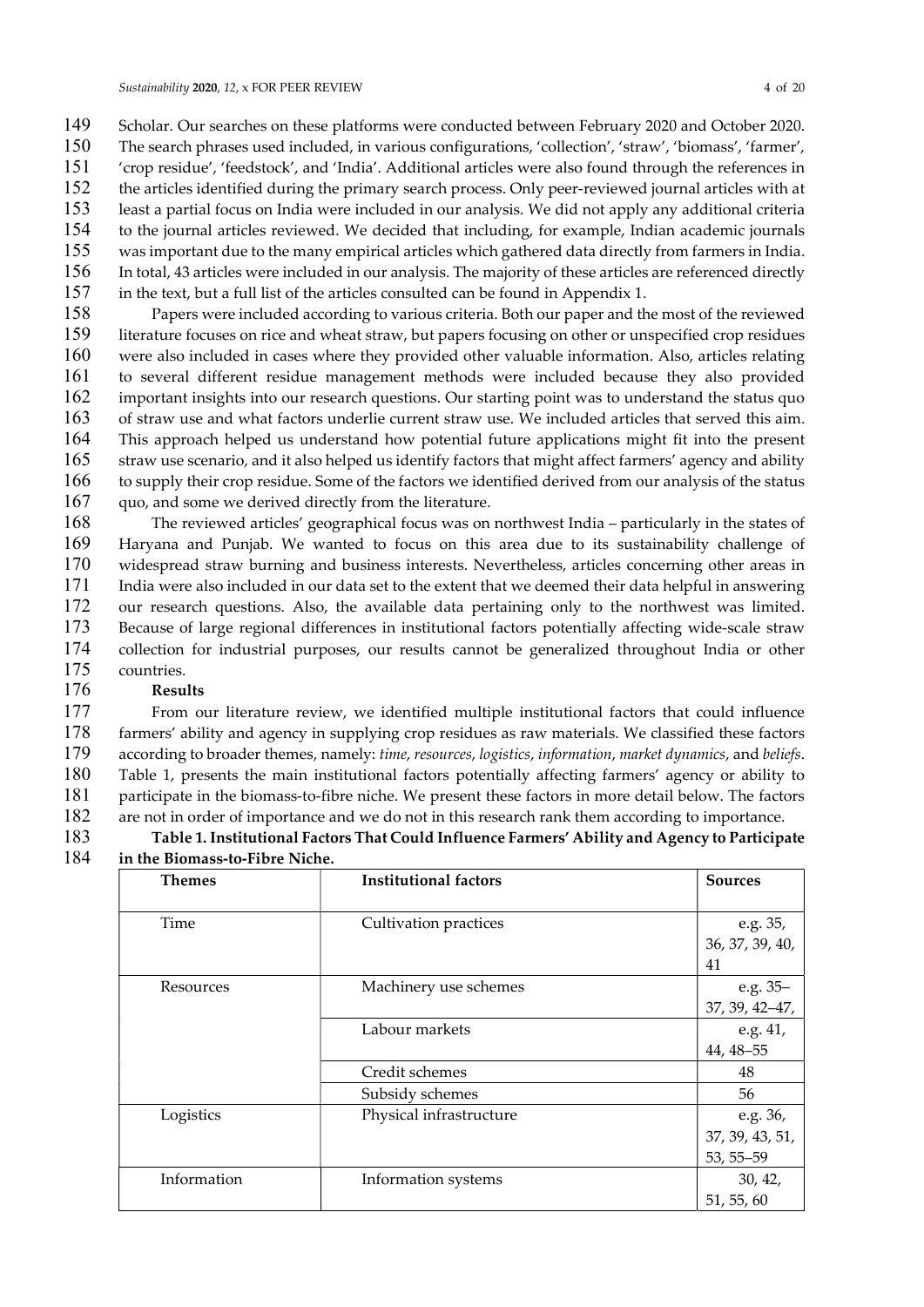| Market dynamics | Straw markets                          | 36, 39,         |
|-----------------|----------------------------------------|-----------------|
|                 |                                        | 40, 53, 54, 59, |
|                 |                                        | 61              |
|                 | Intermediaries                         | 36, 53          |
|                 | Contractual relationships              | 36, 53,         |
|                 |                                        | 62              |
|                 | Price reflections                      | 36, 53          |
|                 | Alternative and traditional straw uses | 16, 34,         |
|                 |                                        | 35, 44, 47, 48, |
|                 |                                        | 50, 54, 55, 58, |
|                 |                                        | 61, 63-69       |
| <b>Beliefs</b>  | Common assumptions                     | e.g. 41,        |
|                 |                                        | 56, 50, 36, 45, |
|                 |                                        | 44, 35, 70, 67  |
|                 | Social norms                           | 50, 51          |

# Time

#### 186 Cultivation Practices

Current cultivation practices can impose time limitations upon the collection of crop residues. These time limitations can present a challenge for the use of crop residue in industrial applications due to the limited time allowed for the collection of residues from fields [e.g. 37, 39].

A short period (approximately seven to 20 days) elapses between harvesting rice and sowing wheat in the rice-wheat double-cropping system, especially in northwest India [e.g. 35–36]. This time limitation is due, for example, to the crop varieties used, regulations on sowing time for rice (to conserve water), and climatological factors affecting wheat yield [e.g. 40]. When rice sowing time is regulated, harvesting is also delayed. Also, the succeeding wheat yield can suffer from delays in sowing and, thus, farmers can hurry to clear their fields of rice straw and prepare the land for sowing during this short period. Many farmers resort to burning the residue because it is a fast way to clear their fields [e.g. 41].

#### Resources

#### Machinery Use Schemes

Access to straw management machinery can enable or restrict the collection of crop residues. Especially with combine-harvested crops, machines leave stubble and spread straw over a field – 202 thus creating a need for extra effort and machinery for potential straw collection [e.g. 42]. Research 203 on the use of biomass as a feedstock at energy plants in India has recognised efficient transportation to be key to these plants' economic feasibility [e.g.43] and recognised baling or briquetting straw as early in the supply chain as possible to significantly lower transportation costs [e.g. 44]. Machines used to operate and collect straw include, for example, straw reapers, straw rakes, and balers [e.g. 45].

Several constraints limit access to such machinery, including the low availability of baling machines (rentals), costs of machinery (despite subsidies), costs and burdens for operation, and machines' power needs [e.g. 36, 39, 44, 45]. These constraints can especially limit smallholders.

Balers' efficiency was also questioned in some of the literature due to their low field capacity, their potential to recover only a portion of straw, and bales' small size [e.g. 35-36]. In addition, a large number of bales in the field, the number of labourers needed to clear bales, and large bale systems which require heavy machinery add to the difficulty of using baling machines [36, 46]. Drying straw in the field can also be necessary before baling, which adds to time stress [e.g. 36, 43]. Another study on conservation agriculture [CA] noted that CA machinery – such as zero-till seeders – often require high horsepower while smallholders face economic limitations and need smaller versions of these machines and in some cases, bullock-drawn machinery is needed [47].

Manual crop harvesting methods allow straw and stubble to be simultaneously collected in bundles for further use, but this method does not compress straw, and it can be more expensive than mechanical harvesting and require more time [e.g. 36, 42]. Thus, access to machinery is important for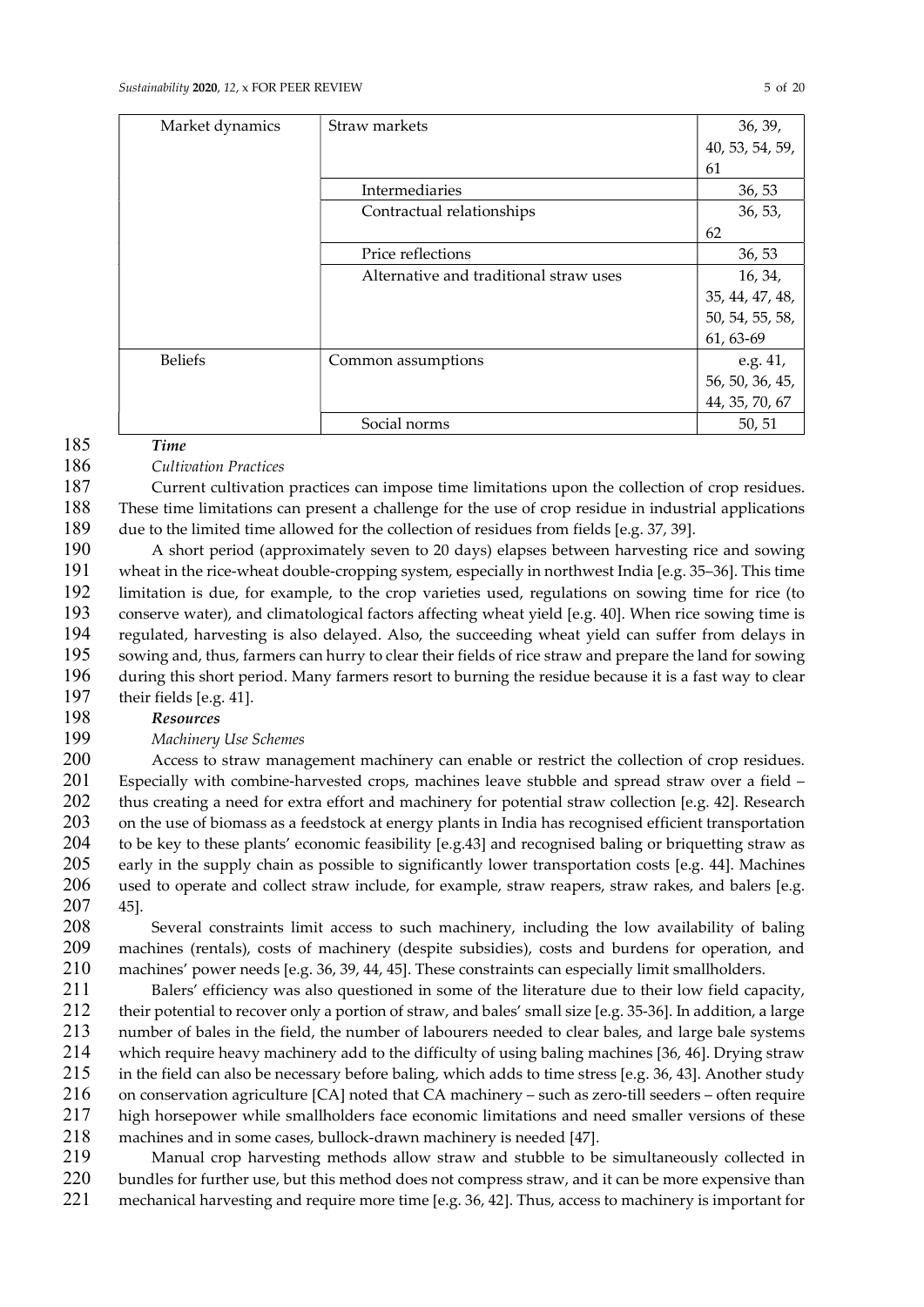an efficient, timely, and economic collection system, but – as the above analysis has shown – such access is restricted in many ways.

The Government of India has many schemes in place to promote machinery use [45], but challenges remain (see also the section on Subsidies). Several custom hiring centres – where farmers can rent machinery – operate in the country, but more and better-placed custom hiring centres could alleviate machinery use challenges [e.g. 36]. Joint ownership can also help overcome challenges associated with machinery use [e.g. 45]. Contracting services can also lessen the problem of machine unavailability. Already in Haryana, baling is often done by contractors or at separate sites off-field – though farmers have criticised these arrangements due to frequent failures on contractors' part in

executing the planned collection processes [36].

232 Labour Markets

Labour markets can affect straw management in multiple ways, as straw collection requires labour. Labour shortages and scarcities, especially during peak times, have been reported especially in the rice-wheat areas of northwest India [e.g. 48, 49]. In Haryana, studies have reported the unavailability of workforce for harvesting straw and the high cost of hiring labour as resulting to burning of stubble [e.g. 41, 50]. Also, in Punjab, some farmers identified – albeit to varying extents – a shortage of labour to manage paddy straw and high wages during peak times as constraints in paddy straw management [e.g. 51, 52, 44]. In Madhya Pradesh, a lack of seasonal workers and a lack of financial resources to employ these workers were amongst the barriers identified for supplying biomass to a power plant [53]. Farmers in Chhattisgarh State also highlighted high labour costs for collection as a constraint [54]. In West Bengal, farmers' family members participate in harvesting operations and straw management – thus, labour costs did not concern these farmers, as they do not hire labour [55]. The percentages of farmers who identify labour as a problem in straw management varied considerably, possibly indicating variance in labour markets and availability [e.g. 44, 51].

#### Credit Schemes and Subsidy Schemes

Credit and subsidy schemes are important institutional factors that influence farmers' ability to manage their straw. If the straw supply requires an investment from farmers, the lack of formal credit opportunities might present a problem. One study noted that in northwest India, the bulk of credit came from informal sources, with which interest rates averaged 26% [48]. In addition, informal land arrangements, joint land ownership, and informal land leasing can hinder access to government subsidies for straw management technologies [56]. Also, subsidies for some straw management machines – such as the Happy Seeder – have been provided on a reimbursable basis, which presents a major barrier for poorer farmers [56]. Farmers' willingness to spend money to mobilise residues from their land differed, from 32% in Madhya Pradesh to 77% in Maharashtra [53].

Logistics

#### Physical Infrastructure

Infrastructure, or the lack thereof, can influence farmers' ability to manage and supply their straw and to access the supply chain in a timely and profitable manner.

Crop residues are spatially and temporally fragmented resources due to the large numbers of small-scale farmers, different cropping patterns, and varying alternative uses and surplus [e.g. 43, 57]. In addition, straw is bulky, with a low density, and road conditions in India are not always favourable. In this context, one key issue which the literature identified as a challenge for establishing straw supply chains – especially concerning biomass-to-energy projects – is logistics: transportation and possible storage [e.g. 58, 39]. Logistical challenges were closely linked to machinery challenges; the use of compressing or other processing machinery can ease the costs and burdens of transportation and storage [e.g. 58, 37, 43].

The ultimate price of a feedstock might vary, according to the quality of available infrastructure. One study on the fodder market discovered that the straw price paid to farmers differed within a village due to poor access to some locations or unfavourable roads [59]. The same study found that small-scale and marginal farmers had especially limited storage facilities [59]. This difficulty also forced such farmers to sell their straw immediately after harvest [59]. The vast storage space needed

for straw was also a challenge which farmers reported in Haryana [36].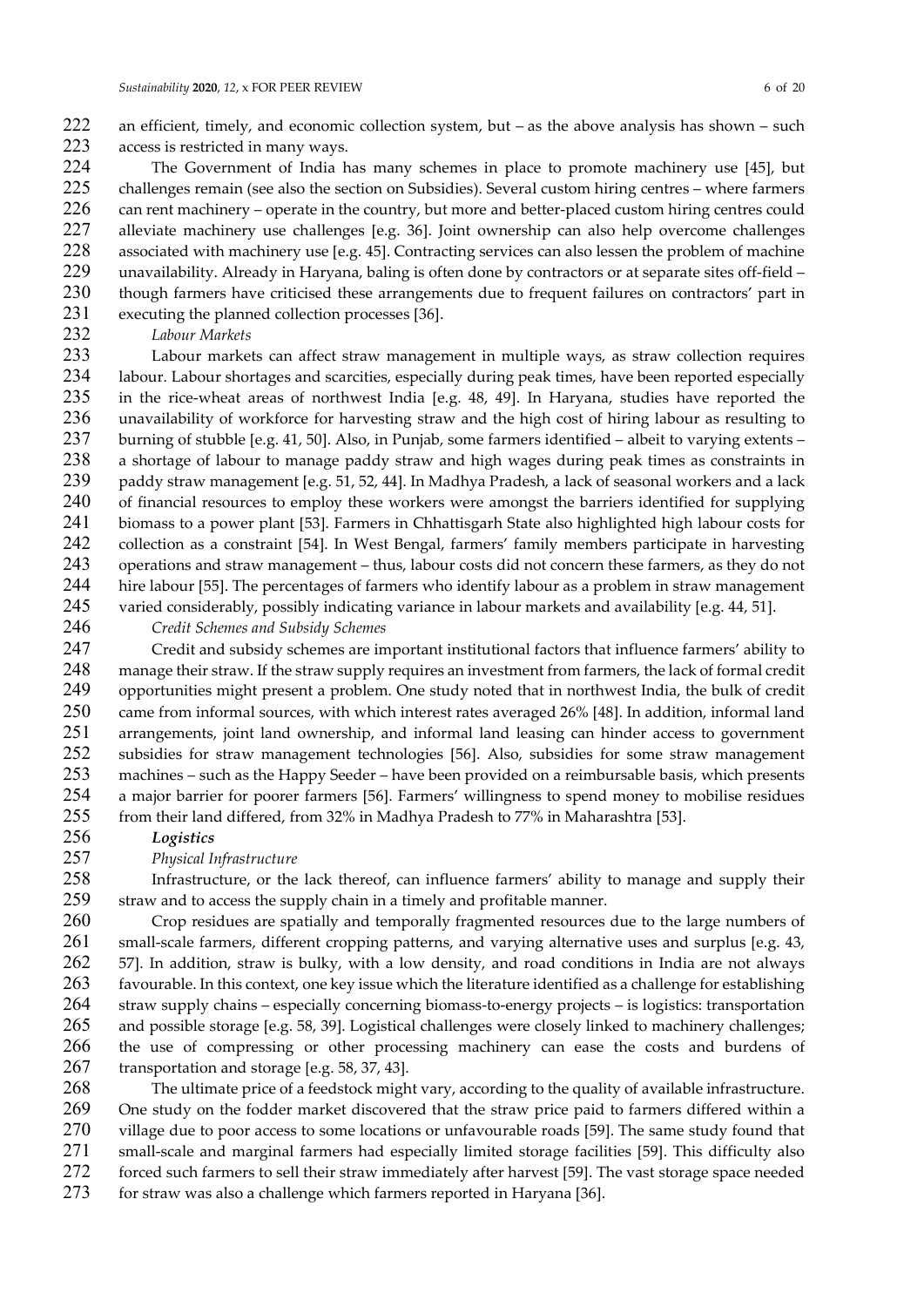Infrastructure and the existing pool of old vehicles can make access to straw markets more difficult and costly for farmers [53]. Poor road conditions in India generally might present a challenge to the large-scale collection and supply of straw [e.g. 59]. In Punjab and Haryana, farmers identified 277 transportation as too laborious and too high-cost [51, 56]. In Madhya Pradesh, transportation barriers to supplying a power plant were identified by 16% of farmers, whereas in Maharashtra, 72% of farmers identified this barrier, citing that their transportation fleet was old, unreliable, and costly [53]. On the contrary, in West Bengal, the majority of farmers in a study did not perceive transportation to be a problem since they mainly kept their straw for their own use and transported 282 it with bullock carts [55].

- Some straw collection centres are already in operation, which can help resolve logistics issues [36]. Possible solutions identified in the literature included joint storage facilities, community-driven initiatives for logistics, and government storage and procurement centres [e.g. 53].
- Information
- Information Systems

Information systems can affect farmers' possibility to participate in straw supply chains. Some farmers' sources of information are heavily skewed towards local peer groups and other farmers, and some farmers have limited mass media exposure, extension contracts, and cosmopolite contacts [60, 55]. Using alternative straw management techniques other than burning was linked to more mass media exposure, more extension contacts, and higher television and agricultural magazine exposure [51, 42].

Some studies suggested limited information and awareness among farmers about alternative straw management possibilities in some states – but such awareness varied widely and was sometimes high [e.g. 60, 30]. One study in West Bengal concluded that although such awareness was high, these techniques were not used due to their costs or other limiting factors [55]. Another study found that, in trading rice and wheat straw at fodder markets in Bihar, traders and sellers used cell phones but face-to-face communication remained important – especially in rural areas among petty traders [59].

#### Market Dynamics

Straw Markets

Informal straw markets can promote insecurity, and a lack of formal market opportunities can constrain farmers' use of paddy straw. Currently, straw is traded for fodder use and bought by a small number of industrial actors for – for example – bioenergy, packaging materials, and the paper industry around India [e.g. 61, 40]. Farmers highlighted a lack of marketing facilities and a lack of market demand as the main constraints to paddy straw collection in one study [54]. Some studies emphasised that current market dynamics have promoted insecurity amongst farmers since demand can be inconsistent, prices can be low, and prices can also vary unpredictably [e.g. 53, 36, 40]. One study on fodder markets in Bihar concluded that these markets have neither a formal, organised structure nor formal institutional support [59] Organised and formal marketplaces that are easily accessible could alleviate these difficulties [39].

Intermediaries

According to one study, farmers' willingness to sell crop residue to intermediaries was as low as 18% in Madhya Pradesh, 39% in Tamil Nadu, and 42% in Maharashtra [53]. The majority of these farmers were, thus, unwilling to sell to intermediaries and preferred to sell directly to energy producers or through village-level cooperative bodies [53]. Intermediaries were seen as unreliable, with delays in compensation. In addition, their subjugation, price control and price variance, and monopoly were some reasons for this low willingness to supply to intermediaries [53]. Also, in Haryana, informality and frequent abandonment of contracts by baling contractors has led farmers to be sceptical about arrangements in which contractors bale and transport straw [36].

Contractual Relationships

In one study, almost all the interviewed farmers in Madhya Pradesh, Maharashtra, and Tamil Nadu were willing to supply crop residues directly to an energy producer – but their willingness to enter into a contractual obligation varied between 69%, 79%, and 97% in Tamil Nadu, Madhya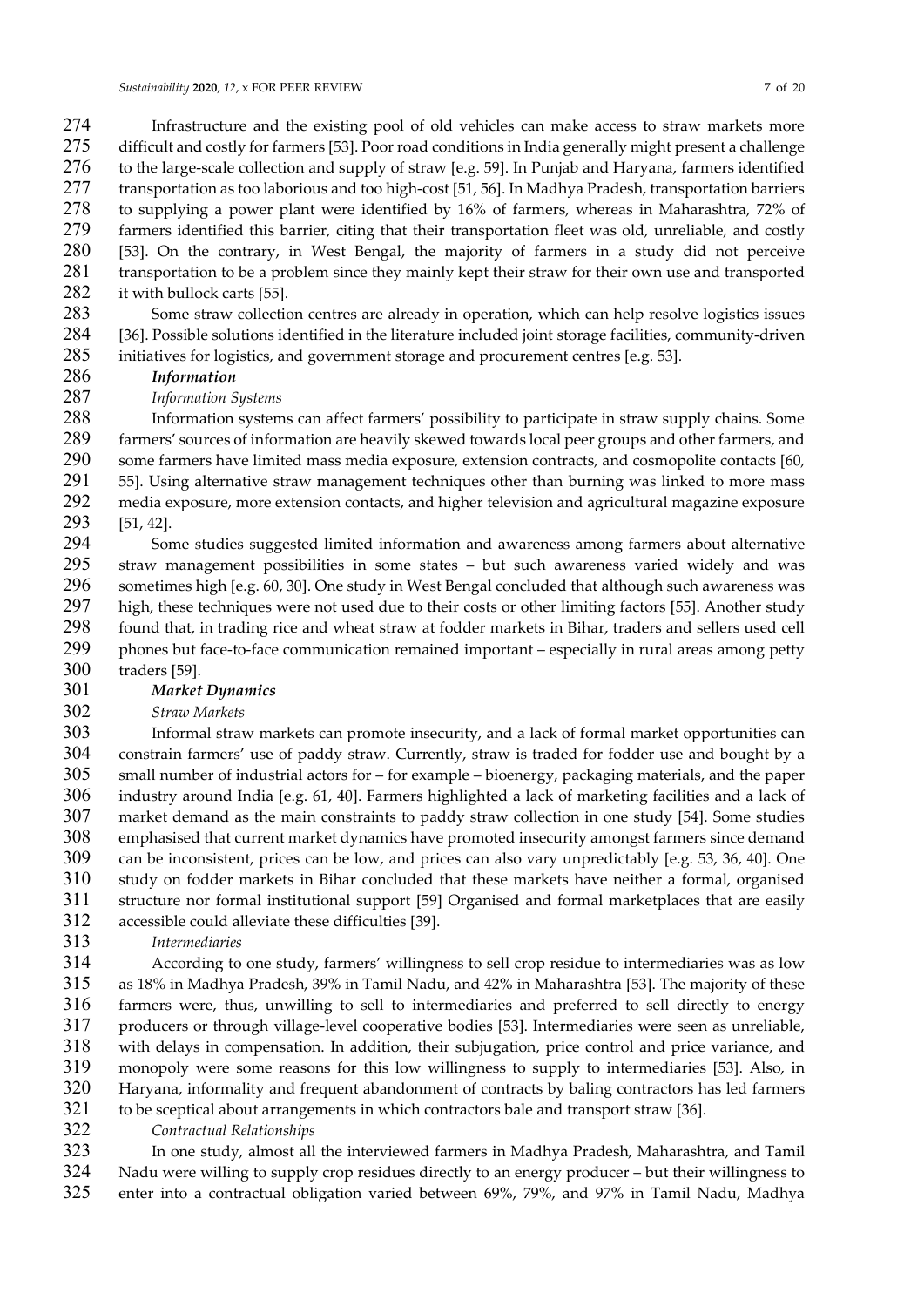Pradesh, and Maharashtra, respectively [53]. A high willingness to enter into long-term straw supply 327 contracts was also observed in Haryana, given that compensation was adequate and the removal of stubble took place within an average of 10 days [36]. Another study also found that supplying to bioenergy plants and industry was also regarded as farmers' preferred method of straw management [62].

#### Price Reflections

A few studies examined the prices farmers wanted for their biomass, finding a wide variation in prices, which reflects varying alternative uses and demand in different areas [53]. In Madhya Pradesh, Maharashtra, and Tamil Nadu, prices varied from 12–73 euros per tonne, reflecting states' supply and demand and degree of local consumption [53; did not specify a biomass or collection method]. In Haryana, farmers indicated a price for 43–79 dollars per hectare (when collected by someone else) as adequate compensation, varying by district [36].

Alternative and Traditional Straw Uses

The traditional and necessity-based uses of straw varied between and within states. The alternative uses of straw can act as restricting factors as they can increase opportunity costs and trade-offs, but also as enabling factors in the case of straw surplus.

Crop residues are used for multiple purposes throughout India. The extent of this use and straw applications depends on several factors, such as crop and variety, harvesting methods, the intensity of crop production, traditions, knowledge or beliefs about straw qualities, farmers' socioeconomic status, the intensity of livestock production, technological diffusion, and access to other resources [e.g. 50, 61, 63, 64]. The amount of surplus, thus, varies between and within states, districts, and villages [e.g. 61], and the spatial variation of alternative crop residue uses can be difficult to determine [58]. According to one study, cereal crop residues (including rice and wheat) had an overall surplus of 29%, and in Haryana and Punjab, the surplus stood at 34% [58]. Deficits in rice straw can occur in some households and locations (more often in northeast India) while surplus rice straw can occur elsewhere (more often in the northwest) [64, 65]. Due to agricultural intensification, surplus amounts are expected to increase in several states – although, in some crops' cases, new varieties producing higher yields might lower straw yields [66, 67].

The use of straw as fodder may be one of the main factors limiting straw use in industrial applications, as livestock is an important part of many farmers' livelihoods [64]. Crop residues are widely used as feed, but the extent of this use varies across India and depends on, for example, human and livestock density and agricultural intensification, crop variety, tradition, and access to other feed sources [e.g. 65]. In some areas, feed shortages are regular occurrences [e.g. 44, 65]. Even if some people regard rice straw as a poor-quality feed and fuel, resource deprivation forces some farmers to use the straw as both [55, 68]. Farmers in Chhattisgarh suggested, in one study, that the use of paddy straw for mostly cattle feeding was a constraint in straw collection [54]. Northeastern states face more challenges with overall fodder availability – a fact that is aggravated by, for example, low cropping intensity, high livestock density, small farm sizes, population pressure, and seasonality [64].

Crop residue is also used as a domestic fuel, variably across states, with rice and wheat not used at all in Haryana and Punjab but used to some extent in Bihar, West Bengal, and Uttar Pradesh [69]. One study discovered that, in West Bengal, all farmers who participated in the study used paddy straw for various purposes – such as fodder, domestic fuel, mushroom production, and thatching [55].

The extent of straw use appears to positively correlate with rural poverty and low standards of living [48, 55]. Also, landless households and the poorest households might depend on livestock and differing exchange mechanisms or gifts for straw feed access, lacking the resources to purchase fodder [64]. In some districts of Punjab, as much as 20% of paddy straw was given to poor, landless families [44].

Declining soil quality threatens the sustainability and development of agriculture in India [67], and a return of the straw to the soil as 'fertilizer' has been called for by many studies [e.g. 67, 35]. The existing 'continuous mining of soil fertility and organic matter' [64] due to fodder use is already regarded as highly problematic. Conservation agriculture studies have highlighted the competition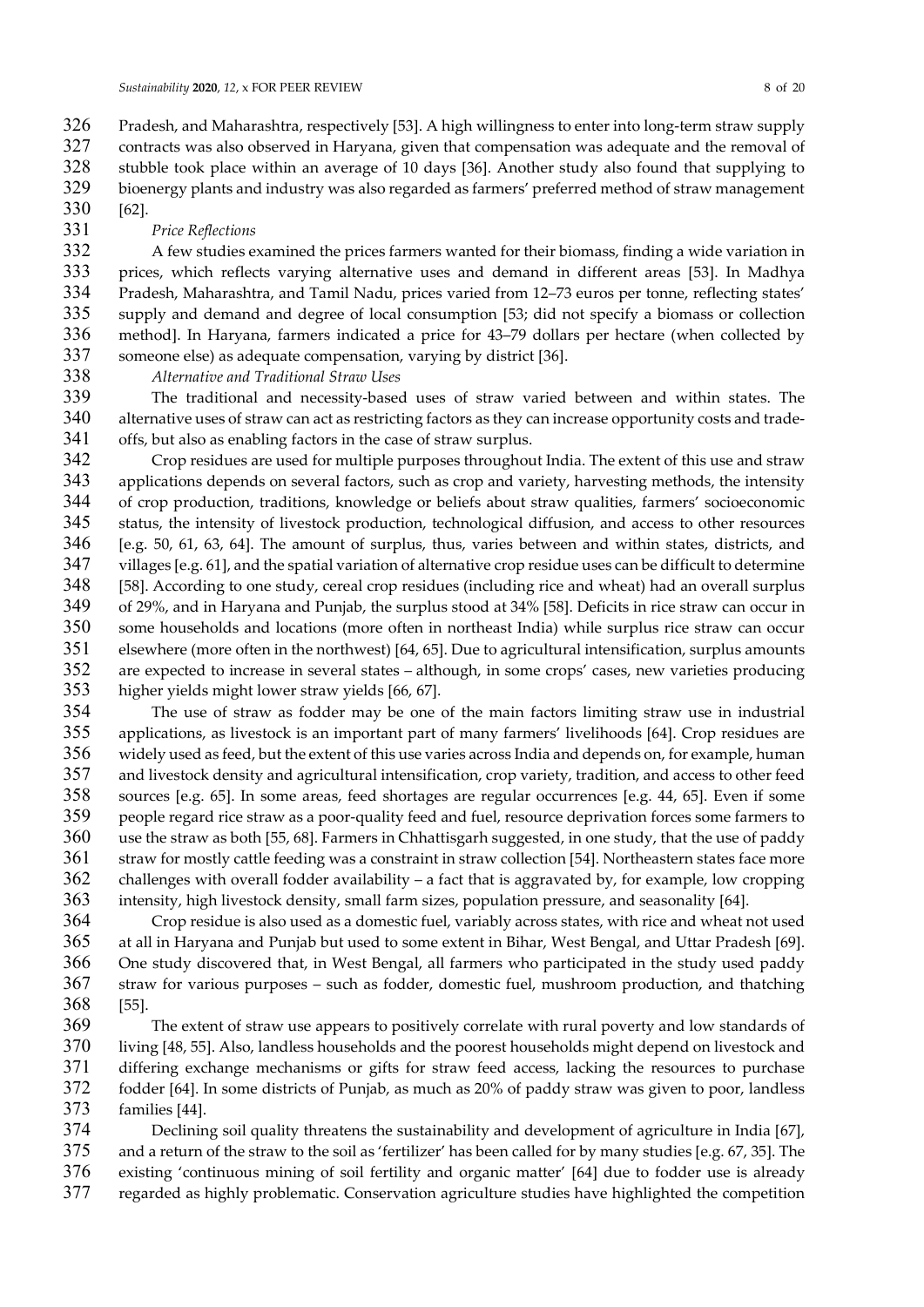- between CA and feed as one of the biggest obstacles to increasing CA in India and abroad [e.g. 47,
- 65]. One study calculated that mulching and using machinery, such as the Happy Seeder, is the most
- economical choice for farmers with the lowest social cost for communities [34]. Nevertheless, the
- effects of CA can be seasonal and context-dependent [63].
- Beliefs
- Common assumptions
- Beliefs about the advantages and disadvantages of various residue management options for soil can affect farmers' ability and willingness to supply straw.
- The literature indicated that some farmers believe burning crop residue enhances the soil's nutritional and physical properties and that some farmers are unaware of burning's negative effects on soil [41, 56]. One study found that, when farmers believe burning benefits or harms the soil, they might increase or reduce such burning, respectively [50]. In addition, beliefs that burning helps control weeds and pests [45, 36] and provide maximum yield, as opposed to other straw management methods, were noted [44].
- Burning does, indeed, control pests and weeds to some extent, and it promotes the availability of certain short-term nutrients [35]. The actual impacts of straw removal on soil are not completely known, but the literature has suggested that straw retention as mulch or incorporation benefits soil's physical, chemical, and biological properties [35, 70] and is superior to complete removal [e.g. 63]. Continuous removal might lead to a short-term net loss of nutrients and higher nutrient input costs and, in a long term, to decreasing soil quality and productivity [71]. In addition, declining soil fertility in many regions of India has caused pressure to use straw as manure and return it back to the soil [67]. One solution identified in the literature is the partial removal of straw [58] – although the amount which can be extracted while maintaining soil quality depends on many factors, such as soil texture and climate [72].
- Social Norms
- One study found that social norms and herd behaviour to some extent determine residue burning – that is, farmers choose residue burning as a management technique because they believe other farmers commonly practice this method [50]. Another study found that, in Punjab, farmers using other straw management than burning had higher incomes, higher risk orientation, greater innovativeness, and more ecological consciousness [51].
- Discussion
- Our findings suggest that several institutional factors can potentially restrict or enable farmers' participation and agency in relation to the biomass-to-fibre niche. The main institutional factors were presented in Table 1, together with the main themes. In the discussion section, we aim to answer our second research question: How does the institutional environment affect farmers' agency and the potential niche's justness?
- We do this by first showing how the institutional factors can together create an institutional void. Second, we analyse how this void affects farmers' agency. Third, we reflect on how the void together with related lack of agency can contribute to the (un)justness of the biomass-to-fibre niche. Finally, we present some recommendations on how to overcome this void.
- The identified institutions do not appear everywhere in India constantly but are very context dependent, as farmers can live in very different realities. These realities appear, for example, in different spatial, cultural, political and climatological dimensions. Farmers can be positioned in different institutional intersections, meaning they are subjected to different mixes or none of those institutions, which we have identified in our Results.
- To understand better the institutional environment, context dependency of the institutions and institutional consequences, in our discussion, we draw upon the definition of institutional voids by Mair et al. [23]. They argue that institutional voids are not empty spaces but, rather, spaces which are 426 inhabited by bits and pieces of multiple different institutional demands and norms and that voids<br>427 occur at the interfaces of these demands and norms [23]. We argue that there can be an institutional occur at the interfaces of these demands and norms [23]. We argue that there can be an institutional void relating to the possibility of farmers to participate in the biomass-to-fibre niche and that this void is formed at the intersection of the institutions which structure farmers' lives and work, as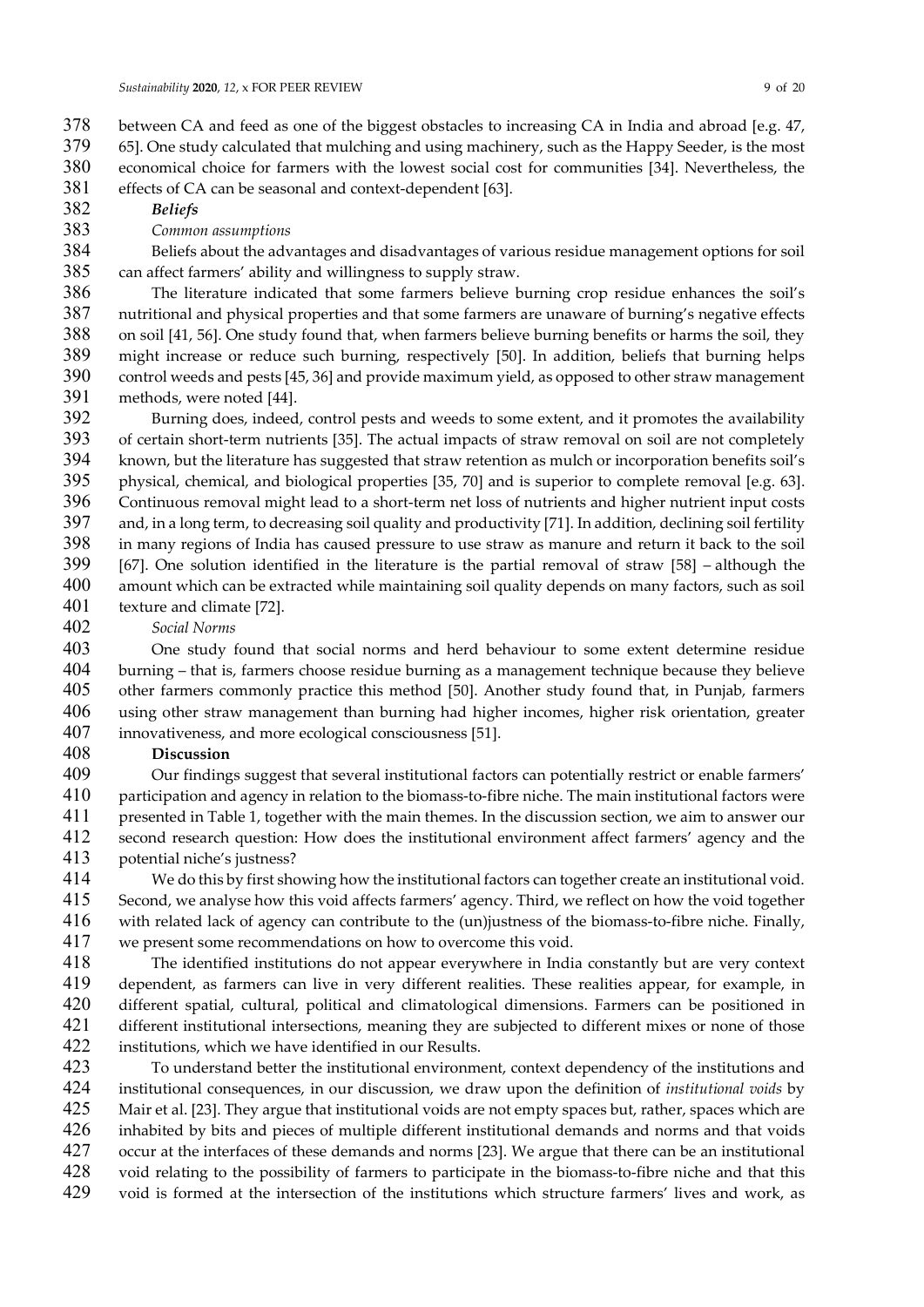presented in our 'Results' section above. Next, we introduce how these institutions can combine to form a void. Figure 1. Institutional Factors Affecting the Biomass-to-Fibre–Niche



# 432<br>433

#### The Institutional Void Related to the Biomass-to-Fibre Niche

The institutional void, in our case, relates to participation in the biomass-to-fibre niche. This void is formed at the intersection of the existing institutions which structure farmers' lives. In this case, 436 the interface or mix of institutions to which a farmer is subjected determines the void's strength. The void can maintain farmers' marginalised position in the supply chain.

We will illustrate this void through examples. Consider the following hypothetical situation. A small-scale farmer living in India can be subjected to many institutions that enable or constrain their participation in different markets and choices regarding one's profession, as we have shown in our Results. We found that a farmer might be subjected to weak subsidy schemes [56], which may limit the farmer's access to straw management machinery. Regulations on sowing times can limit the time period for straw collection [e.g. 36]. In addition, weak information infrastructure may limit the farmer's knowledge of different straw management options [60] and of the implications of different options to for example soil quality [41]. The quality of physical infrastructure, such as storage room or living next to decent roads, can limit the choices a farmer can make about when to sell and at what prices [59]. Further, the farmer may employ many traditional uses of straw, such as fodder for livestock. This can be an impediment to participating in the selling of the straw [e.g. 54]. The farmer can also believe that burning the straw will improve soil quality and yields [e.g. 56]. The farmers possibilities to hire labour to manage straw or access machinery might also be restricted [e.g. 54, 36]. In this case, the institutional void relating to the biomass-to-fibre niche for this farmer would be strong, as they would be subjected to many institutions restricting their ability to participate in the niche, and the farmer's agency would be slight.

Let us imagine another situation. Say a farmer has access to high-quality information infrastructure, which helps the farmer understand the possibilities of straw management, selling, and prices. The farmer also has access to baling machinery and good physical infrastructure, lives close to decent roads, and has storage space available. The farmer has livestock but also has resources to buy good-quality fodder. For this farmer, the void would be smaller than for the farmer in the previous example, and their agency would be greater.

In the crop residue use context in India, a stronger void often relates to poverty or pre-existing marginalisation. Poorer farmers, for example, have more necessity-based uses of straw due to a lack of other resources [48]. They also might depend more on various support institutions (such as subsidies), and they can more often lack physical storage facilities and have fewer resources to hire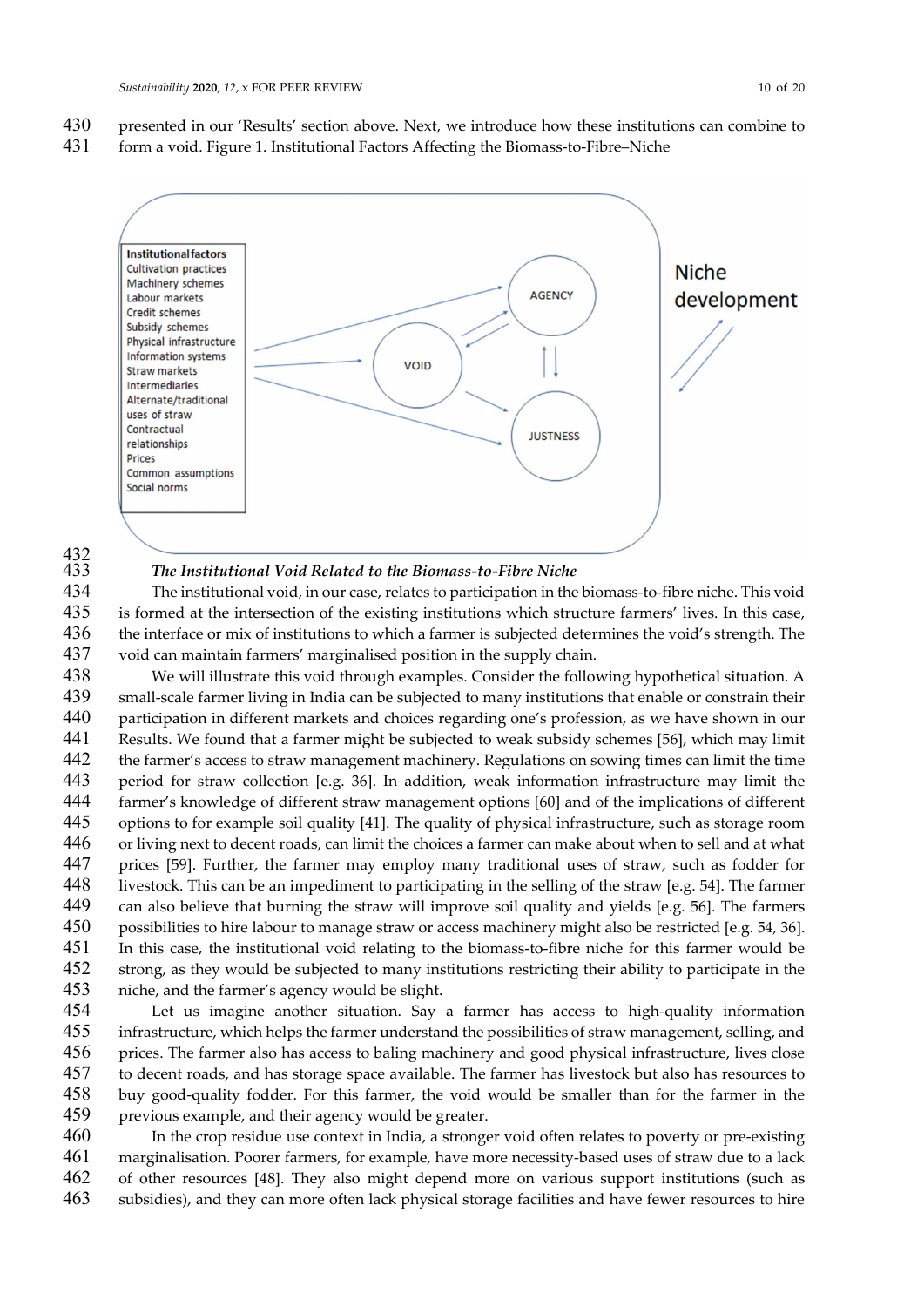labour or access machinery [e.g. 59] By restricting possibilities to act and access to markets and resources, the institutional void can reproduce and maintain farmers' poverty, marginalisation, and related lack of agency,

The institutions presented here do not necessarily restrict or enable farmers per se, but most can work either way, and their individual influence can be slight. For example, social norms might restrict or enable a farmer's participation or agency, depending on the type of norm involved. Sowing regulations can restrict farmers due to the time limitations they impose, but this restriction in itself might not be very strong if a farmer is not subject to other restricting institutions, such as lack of access to machinery or storage space or a weak information infrastructure.

The above considerations also reflect the void's context-dependency. The void does not affect everyone equally since farmers are a heterogeneous group and live in different institutional interfaces.

The Institutional Void and Agency

In this chapter we analyse how the factors we have found and presented in our results and the institutional void can affect farmers' agency. The discussion addressing institutions and institutional voids reflects a debate over agency and structure [16]. Arguably, several structural and institutional constraints restrict farmers' ability to participate in niche development justly. In turn, the void – to some extent – mediates farmers' agency or ability to act freely as well. Based on our review, we observed that farmers are constrained or enabled by multiple social positions, such as socioeconomic status or knowledge level.

- Our findings imply that both formal and informal institutional factors appear as limiting elements for farmers. For example, machinery schemes, noted e.g. by Ravindra et al.,[39] and limited access to machinery [e.g. 36] are highly restricting factors. These structural constraints block farmers' actions despite their willingness to exercise their agency. Another example of a restricting structure is farmers' lack of information. In our review, lack of information was stressed, for example, by Roy et al [51, 55]. Limited access to information appears as a structural problem disabling farmers' ability to learn about different options for straw uses. Consequently, due to such knowledge shortages, farmers are unable to make decisions according to their full potential. These limitations lead to a question of whether the institutional environment allows room for agency if it restricts knowledge levels to the point where actors are unable to make decisions based on justified knowledge. In addition, unfavourable combinations of institutional factors create a void which may restrict farmers' agency even further. For example, weak trust in intermediaries, which was raised e.g. by Zyadin et al. [53], combined with poor subsidy schemes [e.g. 56], may hinder farmers' will to engage in the niche development. In general, the restrictive institutional environment situates some farmers in a marginalised position within the wider value chain, which appears to be controlled both by structures and more powerful actors – such as multinational corporations and large landholders [73].
- In sum, echoing Giddens [16] and Sewell [74], we observe that while actors aim to make a difference, this volition does not necessarily mean their actions will have their desired effect. While our findings point to a highly restrictive institutional environment which limits small-scale farmers' agency, we note that these constraining institutional factors may offer opportunities for actors as well. According to Emirbayer and Mische [75], actors who feel restricted in confronting problematic situations can actually operate as pioneers in exploring and reconstructing actions' contexts.
- Justness of the Niche

In this chapter we try to imagine and hypothesise the implications that the institutional void and the lack of agency might have on the potential justness of the biomass-to-fibre niche. By justness we mean issues of social justice, such as equality and distribution of wealth. Our findings support the view that some institutional factors and a strong institutional void can hamper access to markets and reproduce or create new inequalities [76]. In addition, limiting farmers' agency can increase the risk of negative impacts from novel niche activities on farmers, if farmers cannot participate according to their own terms and will. Next, we illustrate our argument with an example.

Let us return to our example of the small-scale farmer who is subjected to a strong institutional void. For example, limited access to information restricts possibilities and understandings of different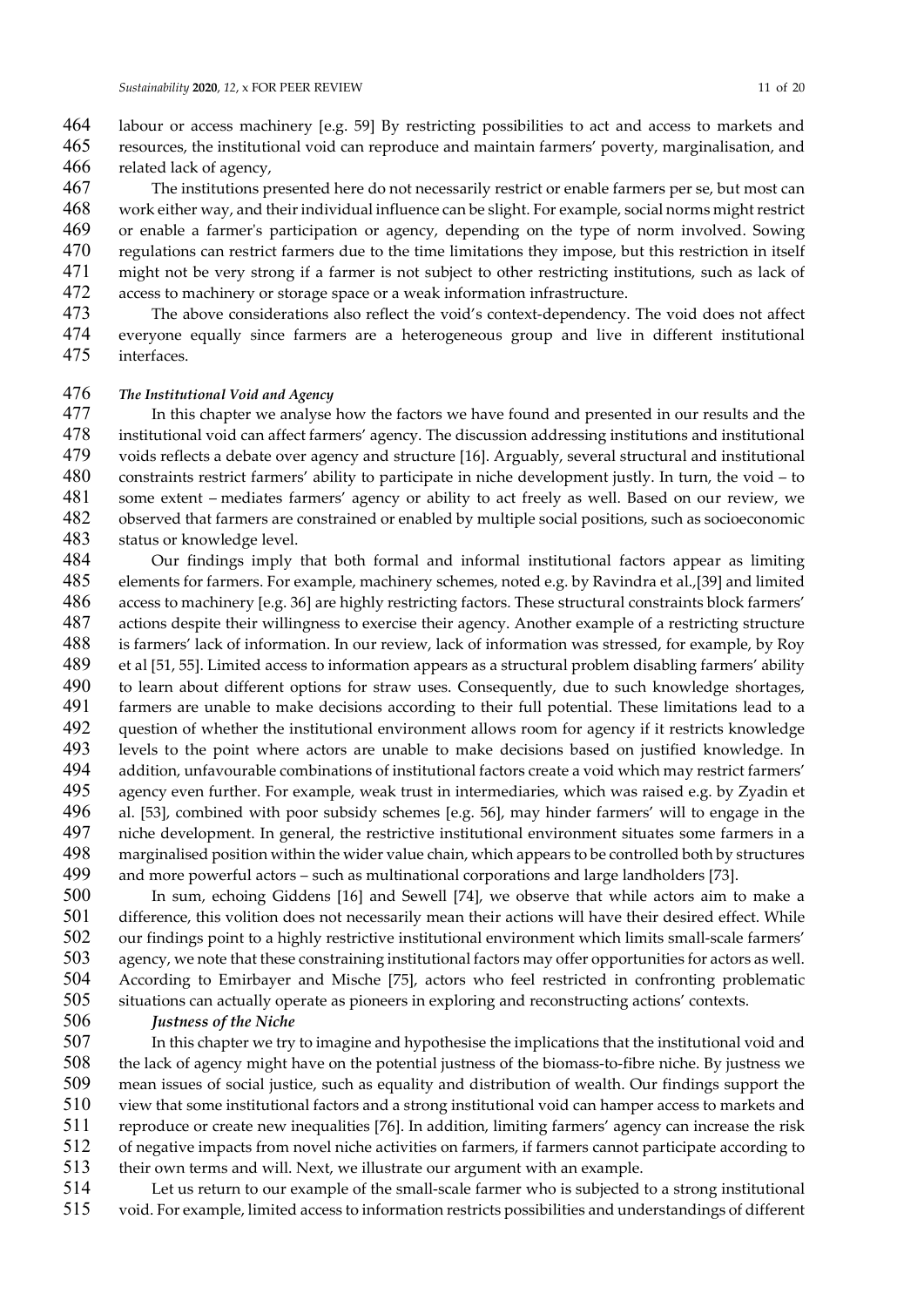options for straw management. In practice, this restriction on information could mean restricted knowledge about supply possibilities, which could hamper market access. Lack of access to information could also mean restricted knowledge about the most economical straw management option and restricted awareness of different straw price options, which then again could increase the risk of participation's negative impacts or of increased inequality. A lack of decent physical infrastructure – such as good roads or storage space – could increase vulnerability to price subjugation by intermediaries or price volatility, as noted by Singh et al. [58], increasing the risk of increased inequality in participation. Access to machinery can be hindered by subsidy and credit limitations and unavailability of machinery and can limit possibilities for managing straw how and when farmers choose to. This could increase the risk of negative or inequal impacts (such as delayed sowing time of next crop or not receiving the best straw prices due to reliance on contractors and intermediaries) and could hamper market participation. Common assumptions and beliefs about the impacts of different straw management options on soil might also hamper participation or lead to long-term harm to soil, if collection and the associated possible impacts to soil are not known and compensated. Low trust in intermediaries can also hinder participation, as some farmers were unwilling to supply to intermediaries [53]. High alternative uses of straw might lead to a need to acquire fodder or domestic fuel from other sources if a farmer wishes to participate in selling their straw. But other uses for straw may also hamper participation, if the straw is needed for domestic use. We must note, though, that acquiring fodder or domestic fuel may be a positive development if a farmer can then access higher-quality fodder or fuel, but then the prices paid to the farmer for their 536 straw should reflect this need [61]. The varied price reflections (see section on Price reflections) reflect the difficulty in determining a price in a varied landscape with multiple different straw uses and contexts. The question of a fair price is a complicated one and deserves further attention in future studies.

The stronger the void (i.e. the more the farmer is subjected to the above institutions), the greater the risk of negative or inequal distributive implications and/or non-participation. Such justness considerations should be fundamental to niche development – especially in developing-country contexts. By considering these issues, it is possible to create more just transitions.

Working the Void

Having presented the institutional void, we now move on to our ideas and suggestions on how to manage this void and improve farmers' agency and create a just niche. We argue that institutional work which aims to reduce the void's power enables the niche's success and justness. Small-scale and marginal farmers can especially be threatened by a stronger institutional void. As we have shown, institutions do not affect all farmers the same way, and the same institutions can restrict some farmers more than others, depending on the mix of institutions in effect. Farmers with limited resources can have fewer opportunities to overcome the restrictions imposed upon them by their institutional environment and fewer opportunities to climb out of the void. Our first and primary recommendation is, thus, lifting farmers out of poverty – and, indeed, reforming some of the institutions mentioned above can grant farmers greater agency and contribute to this aim.

The void's strength can be decreased by reforming some of the institutions which contribute to the void's restrictive environment and creating support structures which decrease some institutions' restrictive influence. The Government of India has already implemented multiple policies to help farmers manage straw more sustainably – for example, subsidies, awareness-raising programs, and burning fines [45]. Nevertheless, these actions have not yet been able to create an enabling environment for all farmers [e.g. 30]. Using the concept of institutional voids to try to imagine the kinds of mixtures of institutions which farmers are subjected to could offer a way forward, creating policies that could account for farmers' different positions and, likewise, reform institutions.

Reforming institutions separately and with a one-size-fits-all approach might not work in such a complex institutional environment. For example, subsidies are insufficient if a farmer is subjected to a strong void and thus multiple other institutions which restrict the farmer's agency and ability to participate justly. Many of the articles we reviewed mentioned awareness-raising among farmers as a key method to enhancing sustainable straw management – though many articles concluded that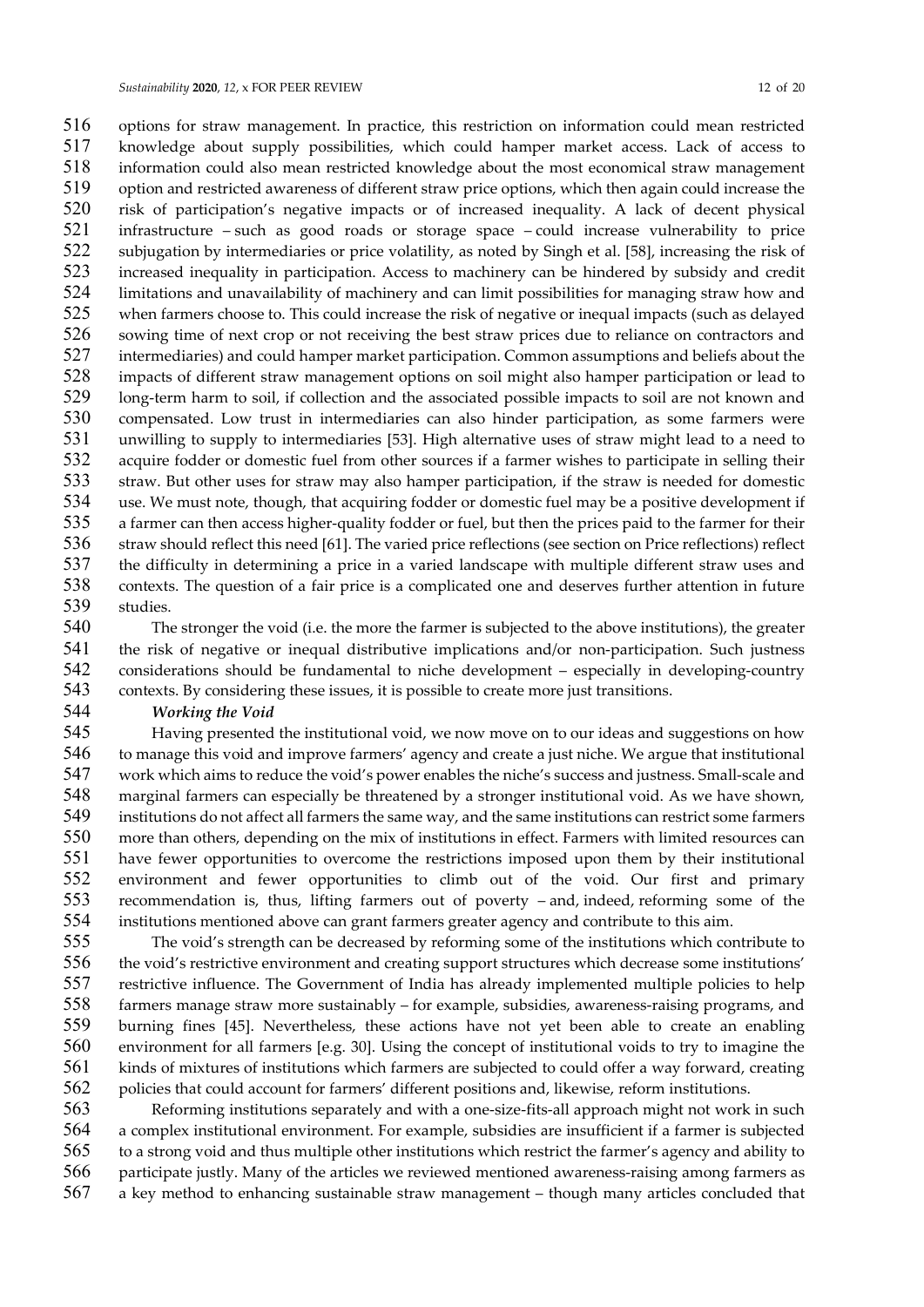awareness alone will not provide an overarching solution [e.g. 30, 39]. Transcending mere awareness-raising, we argue that strengthening the information infrastructure in general – such as access to information technology and farmers' contact networks – can also strengthen farmers' agency. Formal, easily accessible, and trustworthy marketplaces and market infrastructures can contribute to greater trust, limit unwanted intermediaries behaviour, and make markets more accessible [e.g. 39] Community-level co-operation – such as joint storage facilities, logistics, machinery – could also be an option [53]. We will not address such reforms further here, beyond these few examples, but we call for further research on this topic.

Our final note concerns the feasibility of using straw for industrial operations. We have focused mostly on restricting structures and limited agency; nevertheless, many enabling structures and possibilities exist for the niche to succeed. This point should be taken into consideration in the future 579 studies. Yet, we argue, before venturing into this novel business, policy and business actors must examine farmers' varied contexts and institutional environments and develop the niche in 581 consideration of agency and justness.

## Conclusions

Our research has looked at the structural factors that can affect the potential justness and agency of actors in an upcoming niche, which aims to make fibres out of crop residue supplied by Indian farmers. Based on our research, we have found that small-scale farmers' agency and possibility to participate in circular economy transitions can be limited by numerous factors. These factors – which, in many situations, are structural or institutional – can place farmers into a marginalised position within a potential wider value chain. The institutional factors we found include: Cultivation practices, Machinery use schemes, Labour markets, Credit schemes, Subsidy schemes, Physical infrastructure, Information systems, Straw markets, Intermediaries, Contractual relationships, Price reflections, Alternative and traditional straw uses, Common assumptions and Social norms. These factors do not affect every farmer equally, but can combine to create an institutional void, the strength of which is determined by the specific mix of factors to which a farmer is subjected. The institutional void can decrease farmers' agency. Further, the void and farmers' marginalised position can hamper the emergence of just transitions because – due to these diverse and context-specific factors – marginalised actors may be unable to take action, according to their own terms, to enact new niche actions. When farmers cannot act according to their will, the risk of negative impacts or inequalities grows. Some farmers might be unable to participate in the niche at all due to the void. There is potential in this novel circular economy practise to contribute to a sustainable future, but for just niches and transitions to occur, institutional work and niche development must take into account marginalised actors and issues of justness.

#### Limitations of our research and further research directions

Although our results cannot be directly applied to different countries and contexts, they offer lessons for studying small-scale farmers and structural hindrances in implementing novel (more sustainable) practices. The marginalised position of farmers may hinder just transitions, due to inability of farmers to act under restricting institutional environment. These institutions can be different in for example different political, cultural or geographical contexts, and thus should be evaluated case-by-case. The concept of institutional voids can be helpful in uncovering the multiple mixes of restricting and enabling environments farmers live in.

Looking at a practice before it has been implemented in real life brings certain limitations and uncertainties to our analysis. Many of the reviewed articles are empirical analyses and as such do observe real-life situations, like opinions of the farmers and status quo of current straw usage. But to some extent our findings remain hypotheses. This is due to the fact that the specific niche we examine is not yet in operation and its' full implications or possibilities to farmers thus cannot be observed in real life. Further research could benefit from thinking about ways how we could look at practices and imagine their impacts and possibilities ex-ante. It is a difficult task, but one that must be done if we are to create sustainability transitions that are truly sustainable and just.

Another limitation is our research uses only previously published articles as sources of information. Some of the institutional factors we found were not extensively covered by the articles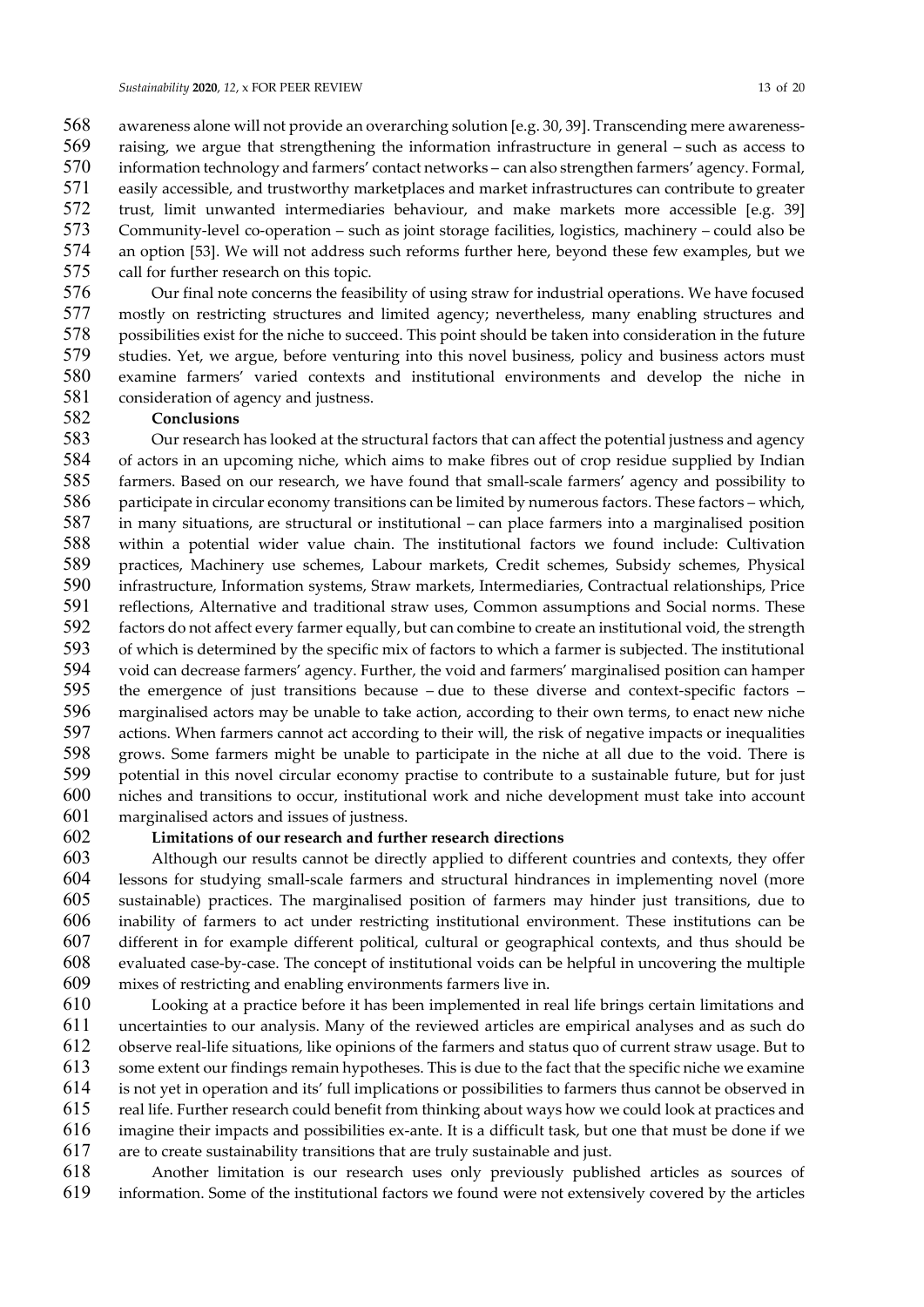we reviewed. Further research could benefit from qualitative and quantitative empirical evidence from the farmers and their communities in India and elsewhere. All of the institutional factors we found could benefit from further empirical examination to understand their importance, strength and impacts in different contexts. More research is needed to understand more precisely how the different institutional factors work in different spatio-cultural dimensions and what kinds of methods could be and are used to overcome the restricting institutional environment. It would also be intriguing to look at those farmers who already supply to industrial use and analyse the impacts this has had to their lives and the circumstances that have made the supply possible.

Since our perception of agency was grounded on structuration theory, we observed that our case stresses the structural context in which actors are situated. To better understand changes in institutional environments, questions of power and legitimacy require further appreciation. According to the literature on institutional work, the slow pace of institutional change may be explained through powerful actors' conscious decisions to maintain existing institutional environments [77]. Examining the literature more closely reveals that institutional change unfolds through various practices by a broad range of actors, including both defensive and disruptive institutional work [78]. These dynamics deserve further consideration and more upcoming research in order to understand the different actors and their efforts in creating or hindering just sustainability transitions.

- 
-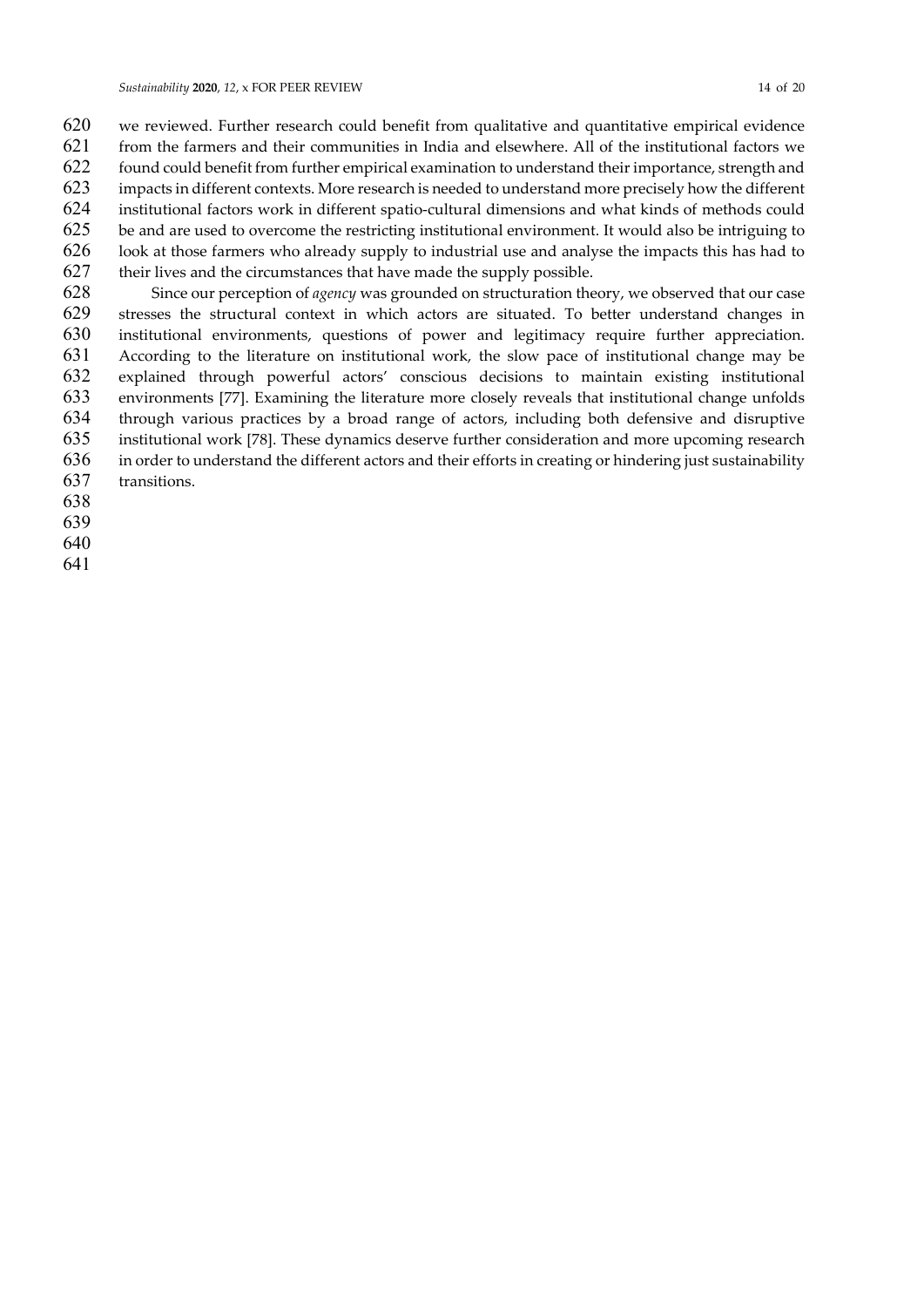- Supplementary Materials: The following are available online at www.mdpi.com/xxx/s1, Figure S1: title, Table S1: title, Video S1: title.
- 644 Author Contributions: Conceptualization, Anna Härri and Jarkko Levänen; Formal analysis, Anna Härri, Jarkko<br>645 Levänen and Katariina Koistinen; Funding acquisition, Jarkko Levänen; Investigation, Anna Härri and Jarkko
- Levänen and Katariina Koistinen; Funding acquisition, Jarkko Levänen; Investigation, Anna Härri and Jarkko
- Levänen; Methodology, Anna Härri and Jarkko Levänen; Supervision, Jarkko Levänen; Visualization, Anna
- Härri; Writing original draft, Anna Härri, Jarkko Levänen and Katariina Koistinen; Writing review & editing,
- Anna Härri, Jarkko Levänen and Katariina Koistinen.
- 649 Funding: This research was supported by the Academy of Finland's Strategic Research Council, grant number<br>650 327299/FINIX consortium, as well as the 'From Innovation to Business Ecosystems (CICAT2025)' project 327299/FINIX consortium, as well as the 'From Innovation to Business Ecosystems (CICAT2025)' project (0245896-2018) of the Strategic Research Council of the Academy of Finland.
- Conflicts of Interest: The authors declare no conflict of interest. The funders had no role in the design of the
- study; in the collection, analyses, or interpretation of data; in the writing of the manuscript, or in the decision to
- publish the results.

#### Appendix A

- Full list of the 43 articles consulted for the literature review, in alphabetical order.
-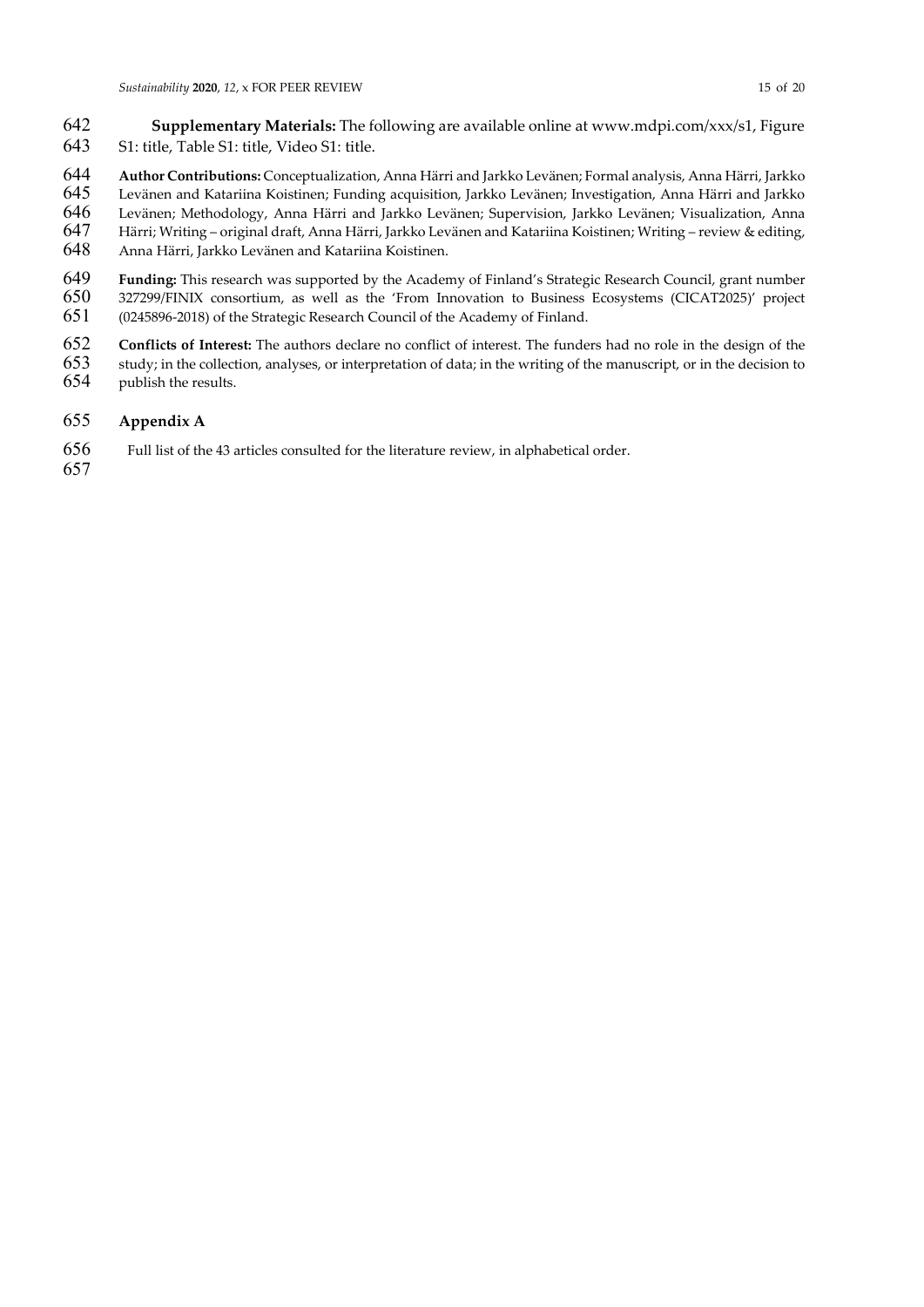## References 1. Raworth, K. Doughnut Economics: Seven Ways to Think Like a 21st-Century Economist; Random house, 2017. 2. Korhonen, J.; Nuur, C.; Feldmann, A.; Birkie, S.E. Circular Economy as an Essentially Contested Concept. Journal of Cleaner Production 2018, 175: 544–552; DOI:10.1016/j.jclepro.2017.12.111. 3. Ellen MacArthur Foundation (2017). A New Textiles Economy: Redesigning Fashion's Future, 2017. 4. Murray, A.; Skene, K.; Haynes, K. The Circular Economy: An Interdisciplinary Exploration of the Concept and Application in a Global Context. J Bus Ethics 2017, 140, 369–380; DOI:10.1007/s10551-015-2693-2. 5. Köhler, J.; Frank, W.; Geels, F.K.; Markard, J.; Onsongo, E.; Wieczorek, A.; Alkemade, F.; et al. An Agenda for Sustainability Transitions Research: State of the Art and Future Directions. Environmental Innovation and Societal Transitions 2019, 31, 1–32; DOI:10.1016/j.eist.2019.01.004. 6. Geels, F.W. Technological Transitions as Evolutionary Reconfiguration Processes: A Multi-Level Perspective and a Case-Study. Research Policy 2002, 31, 8–9, 1257–1274. 7. Markard, J.; Raven, R.; Truffer, B. Sustainability Transitions: An Emerging Field of Research and its Prospects. Research Policy 2012, 41, 6, 955–967; DOI:10.1016/j.respol.2012.02.013. 8. Bocken, N.M.P.; Schuit, C.S.C.; Kraaijenhagen, C. Experimenting with a Circular Business Model: Lessons from Eight Cases. Environmental Innovation and Societal Transitions 2018, 28, 79–95; DOI:10.1016/j.eist.2018.02.001. 9. Bennett, N.J.; Blythe, J.; Cisneros-Montemayor, A.M.; Singh, G.G.; Sumaila, U.R. Just Transformations to Sustainability. Sustainability 2019, 11, 3881. 10. Evans, G.; Phelan, L. Transition to a Post-Carbon Society: Linking Environmental Justice and Just Transition Discourses. Energy Policy 2016, 99, 329–339; DOI:10.1016/j.enpol.2016.05.003. 11. Heffron, R.J.; McCauley, D. What Is the 'Just Transition'? Geoforum 2018, 88, 74–77; DOI:10.1016/j.geoforum.2017.11.016. 12. Niinimäki, K.; Peters, G.; Dahlbo, H.; et al. The Environmental Price of Fast Fashion. Nat. Rev Earth Environ 2020, 1, 189–200. 13. De Neve, G. Power, Inequality and Corporate Social Responsibility: The Politics of Ethical Compliance in the South Indian Garment Industry. Economic and Political Weekly 2009, 44, 22: 63–71; http://www.jstor.org/stable/40279059 (accessed 2 November 2020). 14. Priyadarshini, P.; Purushothaman, C.A. Policy Recommendations for Enabling Transition Towards Sustainable Agriculture in India. Land Use Policy 2020, 96, 104718l DOI: 10.1016/j.landusepol.2020.104718. 15. Koistinen, K.; Teerikangas, S.; Mikkilä, M.; Linnanen, L. Agent-Based Change in Facilitating Sustainability Transitions, in Handbook of Engaged Sustainability; Springer, Cham, 2018; pp. 1–23. 16. Giddens, A. The Constitution of Society; University of California Press: Berkeley, CA, USA, 1984; p. 402. 17. Archer, M. Realist Social Theory: The Morphogenetic Approach; Cambridge University Press: Cambridge, United Kingdom, 1995; p. 368. 18. Stones, R. Structuration Theory; Palgrave Macmillan: Basingstoke, United Kingdom, 2005; p. 224. 19. North, D.C. Institutions. Journal of Economic Perspectives 1991, 5, 1, 97–112. 20. Ostrom, E. Understanding Institutional Diversity; Princeton University Press, 2005. 21. Hall, J.; Matos, S.; Sheehan, L.; Silvestre, B. Entrepreneurship and Innovation at the Base of the Pyramid: A Recipe for Inclusive Growth or Social Exclusion? Journal of Management Studies 2012, 49, 4, 785–812.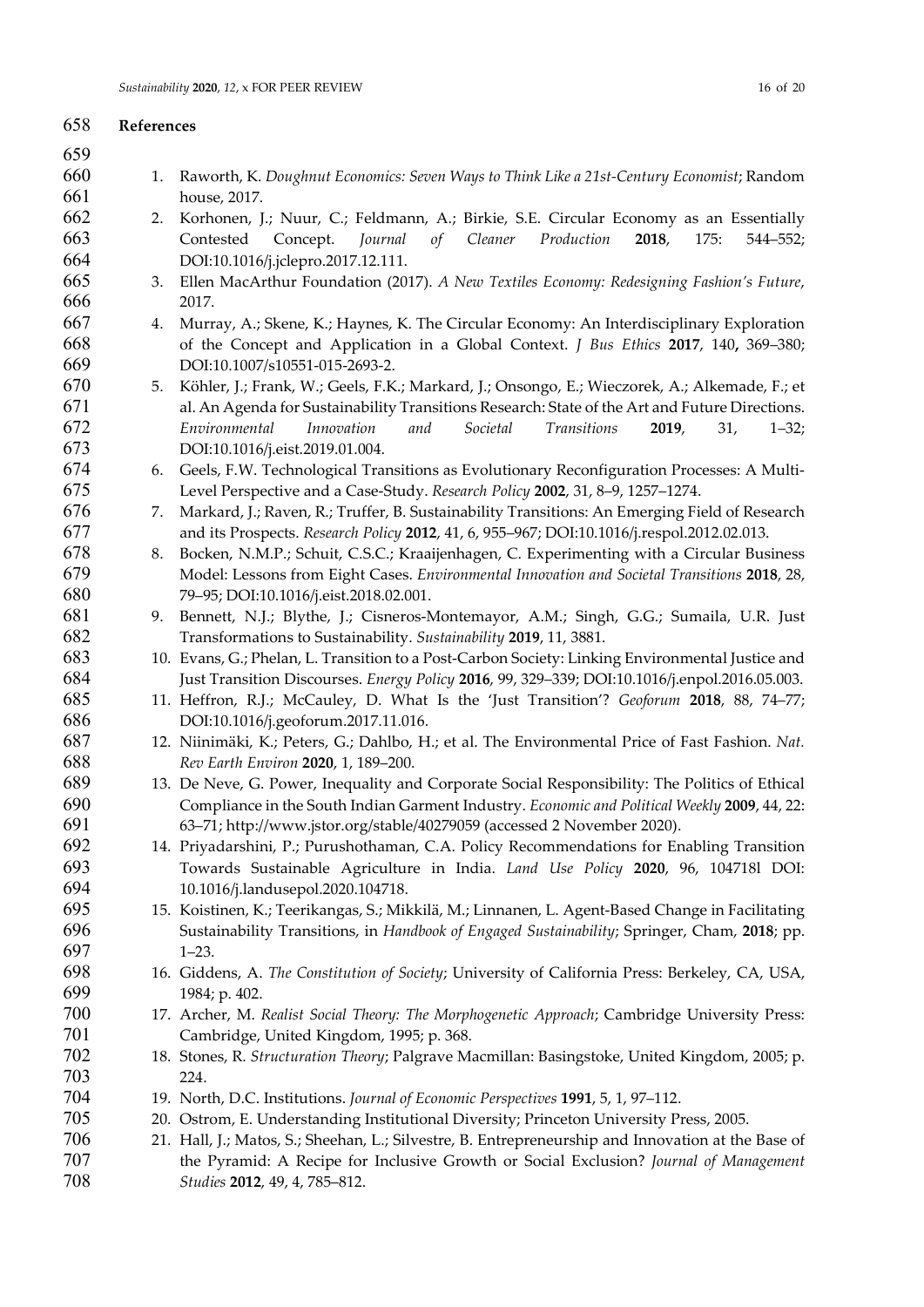- 22. Ramos-Mejía, M.; Balanzo, A. What It Takes to Lead Sustainability Transitions from the Bottom-Up: Strategic Interactions of Grassroots Ecopreneurs. Sustainability 2018, 10, 7, 22– 94. 23. Mair, J.; Ignasi, M.; Ventresca, M.J. Building Inclusive Markets in Rural Bangladesh: How Intermediaries Work Institutional Voids. Amj 2012, 55, 4, 819–850; DOI:10.5465/amj.2010.0627. 24. Hansen, T.; Coenen, L. The Geography of Sustainability Transitions: Review, Synthesis and Reflections on an Emergent Research Field. Environmental Innovation and Societal Transitions 2015, 17, 92–109; DOI:10.1016/j.eist.2014.11.001. 25. Levänen, J.; Lyytinen, T.; Gatica, S. Modelling the Interplay between Institutions and Circular Economy Business Models: A Case Study of Battery Recycling in Finland and Chile. Ecological Economics 2018, 154, 373–382; DOI:10.1016/j.ecolecon.2018.08.018. 26. Schott, J.; Geels, F.G. Strategic Niche Management and Sustainable Innovation Journeys: Theory, Findings, Research Agenda, and Policy. Technology Analysis & Strategic Management 2008, 20, 5, 537–554; DOI:10.1080/09537320802292651. 27. Blythe, J.; Silver, J.; Evans, L.; Armitage, D.; Bennett, N.J.; Moore, M.L.; Morrison, T.H.; Brown, K. The Dark Side of Transformation: Latent Risks in Contemporary Sustainability Discourse. Antipode 2018, 50, 1206–1223. 28. Wittmayer, J.M.; Avelino, F.; van Steenberger, F.; Loorbach, D. Actor Roles in Transition: Insights from Sociological Perspectives. Environmental Innovation and Societal Transitions 2017, 24, 45–56. 29. Van Poeck, K.; Læssøe, J.; Block, T. An Exploration of Sustainability Change Agents as Facilitators of Nonformal Learning: Mapping a Moving and Intertwined Landscape. Ecology and Society 2017, 22, 2, 33. 30. Bhuvaneshwari, S.; Hettiarachchi, H.; Meegoda, J.N. Crop Residue Burning in India: Policy Challenges and Potential Solutions. International Journal of Environmental Research and Public Health 2019, 16. 31. Government of India, Ministry of Agriculture and Farmers Welfare. Agriculture Census 2015-16: All India Report on Number and Area of Operational Holdings. 2019. 32. Government of India, Ministry of Statistics and Programme Implementation. Welfare
- Income, Expenditure, Productive Assets and Indebtedness of Agricultural Households in India. 2013.
- 33. Government of India, Ministry of Agriculture. National Policy for Management of Crop Residues (NPMCR). 2014.
- 34. Shyamsundar, P.; Springer, N.P.; Tallis, H.; Polasky, S.; Jat, M.L.; Sidhu, H.S.; Krishnapriya, P.P.; Skiba, N.; Ginn, W.; Ahuja, V. et al. Fields on Fire: Alternatives to Crop Residue Burning in India. Science 2019, 365, 536-538.
- 35. Lohan, S.K.; Jat, H.S.; Yadav, A.K.; Sidhu, H.S.; Jat, M.L.; Choudhary, M.; Peter, J.K.; Sharma, P.C. Burning Issues of Paddy Residue Management in North-West States of India. Renewable and Sustainable Energy Reviews 2018, 81, 693-706.
- 36. Sanjay; Swamy, H.M.; Seidu, M.; Singh, S.B. Issues of Paddy Stubble Burning in Haryana: Current Perspective. Paddy and Water Environment 2020.
- 37. Singh, J. Management of the Agricultural Biomass on Decentralized Basis for Producing Sustainable Power in India. Journal of Cleaner Production 2017, 142, 3985-4000.
- 38. Miles, M. B., & Huberman, A. M.. Qualitative data analysis: An expanded source book. Thousand Oaks, CA: Sage, 1994.
- 39. Ravindra, K.; Singh, T.; Mor, S. Emissions of Air Pollutants from Primary Crop Residue Burning in India and their Mitigation Strategies for Cleaner Emissions. Journal of Cleaner Production 2019, 208, 261-273.
- 40. Kumar, S.; Sharma, D.K.; Singh, D.R.; Biswas, H.; Praveen, K.V.; Sharma, V. Estimating Loss of Ecosystem Services due to Paddy Straw Burning in North-West India. International Journal of Agricultural Sustainability 2019, 17, 146-157.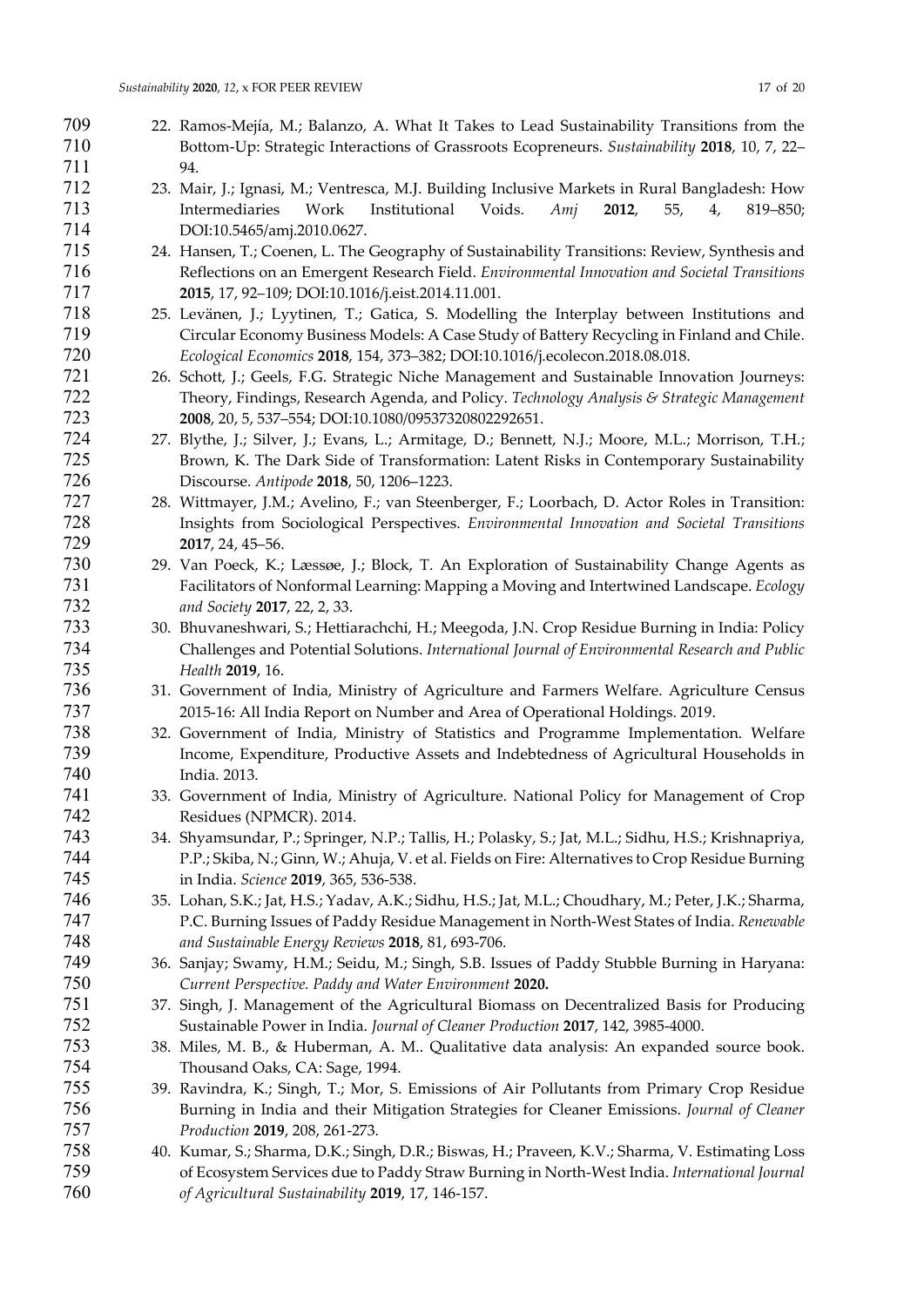| 761 | 41. Grover, D.; Kaur, P.; Sharma, H. Possible Reasons and Farmers Awareness Towards Crop           |
|-----|----------------------------------------------------------------------------------------------------|
| 762 | Residue Burning: An Overview and a Case Study from Mirzapur Village of Kurukshetra                 |
| 763 | District, India. Environment and We: An International Journal of Science and Technology 2015, 10,  |
| 764 | 75-85.                                                                                             |
| 765 | 42. Gupta, R. Low-Hanging Fruit in Black Carbon Mitigation: Crop Residue Burning in South          |
| 766 | Asia. Climate Change Economics 2014, 05, 1450012.                                                  |
|     |                                                                                                    |
| 767 | 43. Logeswaran, J.; Shamsuddin, A.H.; Silitonga, A.S.; Mahlia, T.M.I. Prospect of using Rice       |
| 768 | Straw for Power Generation: A Review. Environmental Science and Pollution Research 2020, 27,       |
| 769 | 25956-25969.                                                                                       |
| 770 | 44. Kumar, P.; Kumar, S.; Joshi, L. Socioeconomic and Environmental Implications of                |
| 771 | Agricultural Residue Burning, 2015. Springer, New Delhi.                                           |
| 772 | 45. Singh, R.; Yadav, D.B.; Ravisankar, N.; Yadav, A.; Singh, H. Crop Residue Management in        |
| 773 | Rice-wheat Cropping System for Resource Conservation and Environmental Protection in               |
| 774 | North-Western India. Environment, Development and Sustainability 2019, 22.                         |
| 775 | 46. Singh, B.; Szamosi, Z.; Siménfalvi, Z.; Rosas-Casals, M. Decentralized Biomass for Biogas      |
| 776 | Production. Evaluation and Potential Assessment in Punjab (India). Energy Reports .2020, 6,        |
|     |                                                                                                    |
| 777 | 1702-1714.                                                                                         |
| 778 | 47. Bhan, S.; Behera, U.K. Conservation Agriculture in India - Problems, Prospects and Policy      |
| 779 | Issues. International Soil and Water Conservation Research 2014, 2, 1-12.                          |
| 780 | 48. Erenstein, O. Cropping Systems and Crop Residue Management in the Trans-Gangetic               |
| 781 | Plains: Issues and Challenges for Conservation Agriculture from Village Surveys.                   |
| 782 | Agricultural Systems 2011, 104, 54-62.                                                             |
| 783 | 49. Bhatt, R.; Kukal, S.S.; Busari, M.A.; Arora, S.; Yadav, M. Sustainability Issues on Rice-wheat |
| 784 | Cropping System. International Soil and Water Conservation Research 2016, 4, 64-74.                |
| 785 | 50. Lopes, A.A.; Viriyavipart, A.; Tasneem, D. The Role of Social Influence in Crop Residue        |
| 786 |                                                                                                    |
|     | Management: Evidence from Northern India. Ecol. Econ. 2020, 169, 106563.                           |
| 787 | 51. Roy, P.; Kaur, M.; Roy Burman, R.; Sharma, J.; Roy, T. Determinants of Paddy Straw             |
| 788 | Management Decision of Farmers in Punjab. Journal of Community Mobilization and                    |
| 789 | Sustainable Development, 2018, 13, 203-210.                                                        |
| 790 | 52. Kaur, A. Crop Residue in Punjab Agriculture-Status and Constraints. Journal of Krishi Vigyan   |
| 791 | 2017, 5, 22.                                                                                       |
| 792 | 53. Zyadin, A.; Natarajan, K.; Chauhan, S.; Singh, H.; Hassan, M.K.; Pappinen, A.; Pelkonen, P.    |
| 793 | Indian Farmers' Perceptions and Willingness to Supply Surplus Biomass to an Envisioned             |
| 794 | Biomass-Based Power Plant. Challenges, 2015, 6.                                                    |
| 795 | 54. Verma, R., Verma, P. Availability and utilization of paddy straw at Balodabazar-Bhatapara      |
| 796 | district of Chhattisgarh. J Pharmacogn Phytochem 2020, 9,4,1713-1716.                              |
| 797 | 55. Roy, P; Kaur, M. Status and Problems of Paddy Straw Management in West Bengal. Int'l           |
|     |                                                                                                    |
| 798 | Journal of Advances in Agricultural & Environmental Engg. (IJAAEE), 2015, 2, 44-48.                |
| 799 | 56. Kaushal, L.A.; Prashar, A. Agricultural Crop Residue Burning and its Environmental             |
| 800 | Impacts and Potential Causes - Case of Northwest India. Journal of Environmental Planning          |
| 801 | and Management 2020, 0, 1-21.                                                                      |
| 802 | 57. Hiloidhari, M.; Baruah, D.C.; Kumari, M.; Kumari, S.; Thakur, I.S. Prospect and Potential of   |
| 803 | Biomass Power to Mitigate Climate Change: A Case Study in India. J. Clean. Prod. 2019, 220,        |
| 804 | 931-944.                                                                                           |
| 805 | 58. Hiloidhari, M.; Das, D.; Baruah, D.C. Bioenergy Potential from Crop Residue Biomass in         |
| 806 | India. Renewable and Sustainable Energy Reviews 2014, 32, 504-512.                                 |
| 807 |                                                                                                    |
| 808 | 59. Singh, K.; Singh, R.K.P.; Jha, A.; Kumar, A. Fodder Market in Bihar: An Exploratory Study.     |
|     | Economic Affairs 2013, 58, 355-364.                                                                |
| 809 | 60. Roy, P.; Kaur, M. Awareness regarding Alternative Techniques of Paddy Straw                    |
| 810 | Management in Punjab and West Bengal-A Comparative Analysis. Ecology, Environment and              |
| 811 | Conservation 2016, 22, 1313-1316.                                                                  |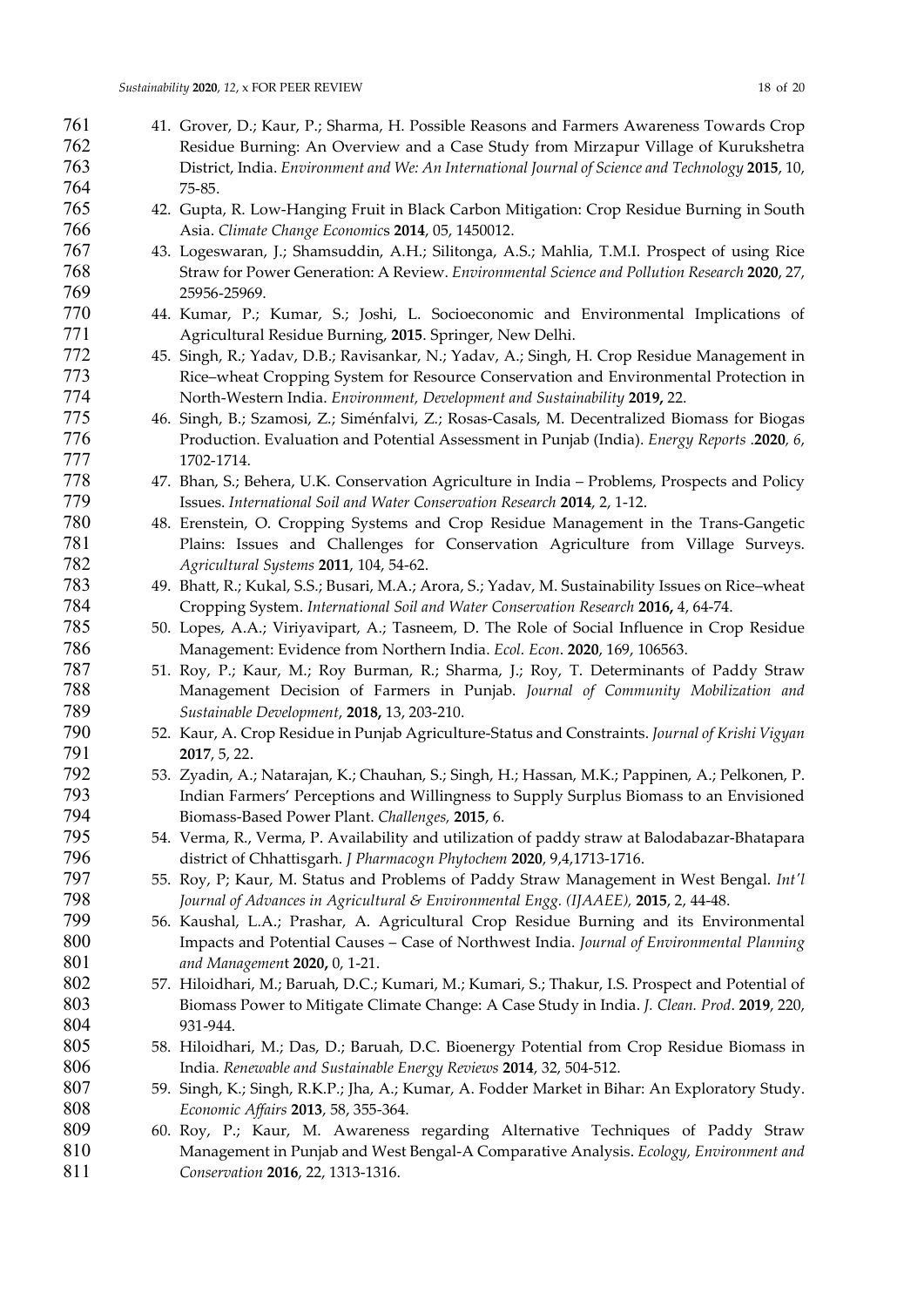| 812 | 61. Natarajan, K.; Latva-Käyrä, P.; Zyadin, A.; Chauhan, S.; Singh, H.; Pappinen, A.; Pelkonen,    |
|-----|----------------------------------------------------------------------------------------------------|
| 813 | P. Biomass Resource Assessment and Existing Biomass use in the Madhya Pradesh,                     |
| 814 | Maharashtra, and Tamil Nadu States of India. Challenges 2015, 6, 158-172                           |
| 815 | 62. Kumar, P.; Singh, R.K. Selection of Sustainable Solutions for Crop Residue Burning: An         |
| 816 | Environmental Issue in Northwestern States of India. Environ. Dev. Sustainability 2020.            |
| 817 | 63. Turmel, M.; Speratti, A.; Baudron, F.; Verhulst, N.; Govaerts, B. Crop Residue Management      |
| 818 | and Soil Health: A Systems Analysis. Agricultural Systems 2015, 134, 6-16.                         |
| 819 | 64. Erenstein, O.; Thorpe, W. Crop-Livestock Interactions Along Agro-Ecological Gradients: A       |
| 820 | Meso-Level Analysis in the Indo-Gangetic Plains, India. Environment Development and                |
| 821 | Sustainability 2010, 12, 669-689.                                                                  |
| 822 | 65. Valbuena, D.; Erenstein, O.; Homann-Kee Tui, S.; Abdoulaye, T.; Claessens, L.; Duncan, A.J.;   |
| 823 | Gérard, B.; Rufino, M.C.; Teufel, N.; van Rooyen, A. et al. Conservation Agriculture in Mixed      |
| 824 | Crop-livestock Systems: Scoping Crop Residue Trade-Offs in Sub-Saharan Africa and South            |
| 825 | Asia. Field Crops Res. 2012, 132, 175-184.                                                         |
| 826 | 66. Cardoen, D.; Joshi, P.; Diels, L.; Sarma, P.M.; Pant, D. Agriculture Biomass in India: Part 1. |
| 827 | Estimation and Characterization. Resources, Conservation and Recycling 2015, 102, 39-48.           |
| 828 | 67. Cardoen, D.; Joshi, P.; Diels, L.; Sarma, P.M.; Pant, D. Agriculture Biomass in India: Part 2. |
| 829 | Post-Harvest Losses, Cost and Environmental Impacts. Resources, Conservation and Recycling         |
| 830 | 2015, 101, 143-153.                                                                                |
| 831 | 68. Prasad, R.; Shivay, Y. Management Options to Alleviate the Menace of Rice (Oryza Sativa)       |
| 832 | Straw Burning - an Overview. Indian J. Agric. Sci. 2018, 88, 1651-1660.                            |
| 833 | 69. Saud, T.; Singh, D.P.; Mandal, T.K.; Gadi, R.; Pathak, H.; Saxena, M.; Sharma, S.K.; Gautam,   |
| 834 | R.; Mukherjee, A.; Bhatnagar, R.P. Spatial Distribution of Biomass Consumption as Energy           |
| 835 | in Rural Areas of the Indo-Gangetic Plain. Biomass Bioenergy 2011, 35, 932-941.                    |
| 836 | 70. Goswami, S.B.; Mondal, R.; Mandi, S.K. Crop Residue Management Options in Rice-rice            |
| 837 | System: A Review. Archives of Agronomy and Soil Science, 2020, 66, 1218-1234.                      |
| 838 | 71. Bhattacharjya, S.; Sahu, A.; Manna, M.; Patra, A. Potential of Surplus Crop Residues,          |
| 839 | Horticultural Waste and Animal Excreta as a Nutrient Source in the Central and Western             |
| 840 | Regions of India. Curr. Sci. 2019, 116, 1314-1323.                                                 |
| 841 | 72. Singh, R.; Srivastava, M.; Shukla, A. Environmental Sustainability of Bioethanol Production    |
| 842 | from Rice Straw in India: A Review. Renewable and Sustainable Energy Reviews 2016, 54, 202-        |
| 843 | 216.                                                                                               |
| 844 | 73. Fayet, L. and Vermeulen, W. J. V. Supporting Smallholders to Access Sustainable Supply         |
| 845 | Chains: Lessons from the Indian Cotton Supply Chain, Sust. Dev. 2014, 22: 289-310. DOI:            |
| 846 | 10.1002/sd.1540                                                                                    |
| 847 | 74. Sewell, H.Jr. A Theory of Structure: Duality, Agency, and Transformation. American Journal     |
| 848 | of Sociology 1992, 98, 1-29.                                                                       |
| 849 | 75. Emirbayer, M.; Mische, A. What Is Agency? American Journal of Sociology 1998, 103, 4, 962-     |
| 850 | 1023; DOI:10.1086/231294.                                                                          |
| 851 | 76. Mair, J.; Marti, I. Entrepreneurship in and Around Institutional Voids: A Case Study from      |
| 852 | Bangladesh. Journal of Business Venturing 2009, 24, 419-435.                                       |
| 853 | 77. Lawrence, T.B.; Suddaby, R. Institutions and Institutional Work, in Clegg, S.R., Hardy, H.,    |
| 854 | Lawrence, T.B., Nord, W.R., Eds, Handbook of Organization Studies; Sage, Thousand Oaks,            |
| 855 |                                                                                                    |
| 856 | CA, USA, 2006; pp. 215-254.                                                                        |
| 857 | 78. Lawrence, T.B., Phillips, N., Eds. Constructing Organizational Life: How Social-Symbolic Work  |
| 858 | Shapes Selves, Organizations, and Institutions; Oxford University Press, Oxford, UK, 2019.         |
| 859 |                                                                                                    |
|     |                                                                                                    |

<sup>860</sup> Publisher's Note: MDPI stays neutral with regard to jurisdictional claims in published maps and institutional affiliations. affiliations.